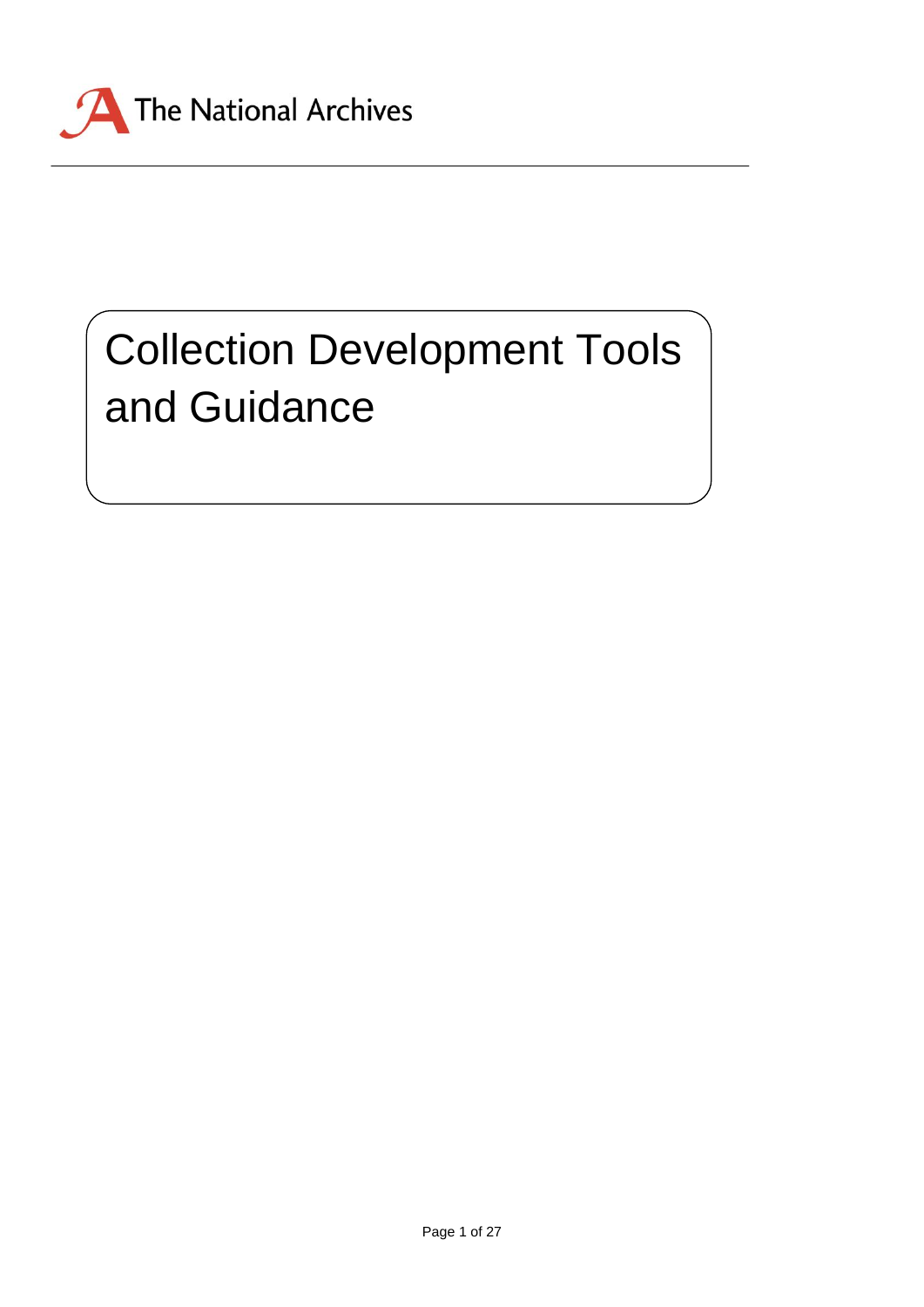# © Crown copyright 2011

You may re-use this document (not including logos) free of charge in any format or medium, under the terms of the Open Government Licence. To view this licence, visit: <http://www.nationalarchives.gov.uk/doc/open-government-licence/> ; or email: [psi@nationalarchives.gsi.gov.uk](mailto:psi@nationalarchives.gsi.gov.uk)

Any enquiries regarding the content of this document should be sent to Archives Sector Development [asd@nationalarchives.gsi.gov.uk](mailto:asd@nationalarchives.gsi.gov.uk)

This document/publication is also available at [nationalarchives.gov.uk/archives](http://www.nationalarchives.gov.uk/archives)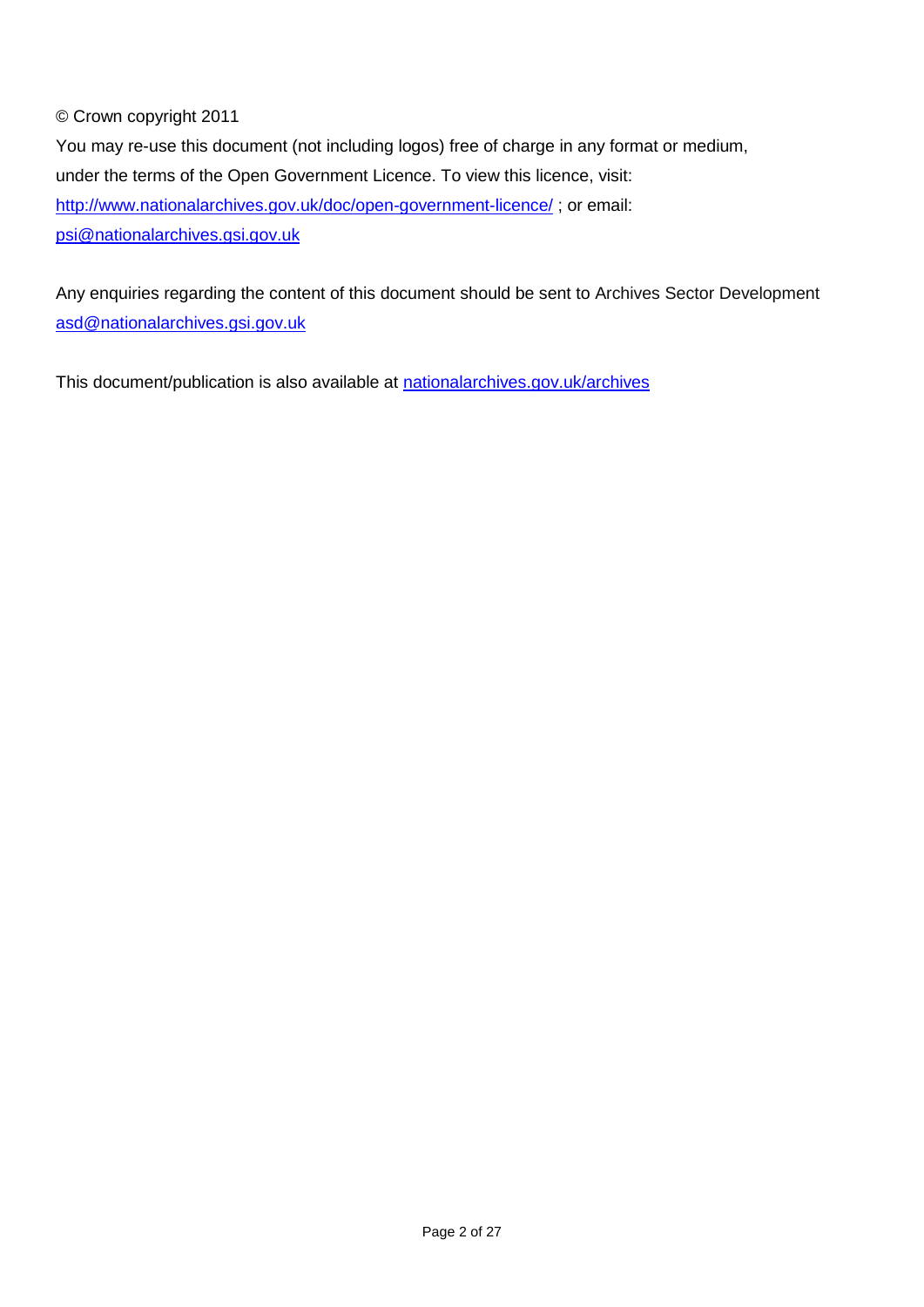#### **Purpose**

These tools and guidance have been developed by The National Archives to help organisations and groups to:

- Review and develop their collections
- Identify gaps and risks:
- Safeguard their collections;
- Consider short and long term needs for preservation and access.

It encourages collection development to ensure that diverse aspects of modern life are represented within archives. This in turn supports active collections of cultural and evidential value: across different localities; different types of organisation and community; different themes, subjects and activity; and different types and formats of information.

# **Using this toolkit will enable organisations and groups to:**

- Understand and assess the need for collections development in their area of interest
- Produce a Collections Development policy
- Follow the process of a collections strategy to deliver the policy
- Identify and make use of the support that is available

**It is aimed at both established and new archive collections and services. It may be useful to any organisation keen to develop and safeguard their archives.**

#### **Introduction**

-

#### **Collections Development Policies for Archives**

Libraries and museums are used to developing their collections to ensure that collecting relates to and fulfils the organisation's mission as effectively as possible. The *collections development policy* is now a crucial tool in the management of collections in these fields. Archives are aware of the importance of their mission to collect, to engage with local and specialist communities to ensure that the records of a diverse range of activity are preserved for the future. Collecting, however this takes place, is the basis for archival preservation and access.

This is an ideal time to consider applying such criteria to archives, as national developments set the scene for a significant shift in archival collecting. The Action Plan which supports *Archives for the 21st Century* states the ambition that: "Institutions have active and effective collection development policies; they collaborate proactively to eliminate gaps in their collections, and document society effectively."<sup>1</sup> The

<sup>&</sup>lt;sup>1</sup> The action plan in support of *Archives for the 21<sup>st</sup> Century* can be downloaded from <http://www.nationalarchives.gov.uk/policy/aft21c/>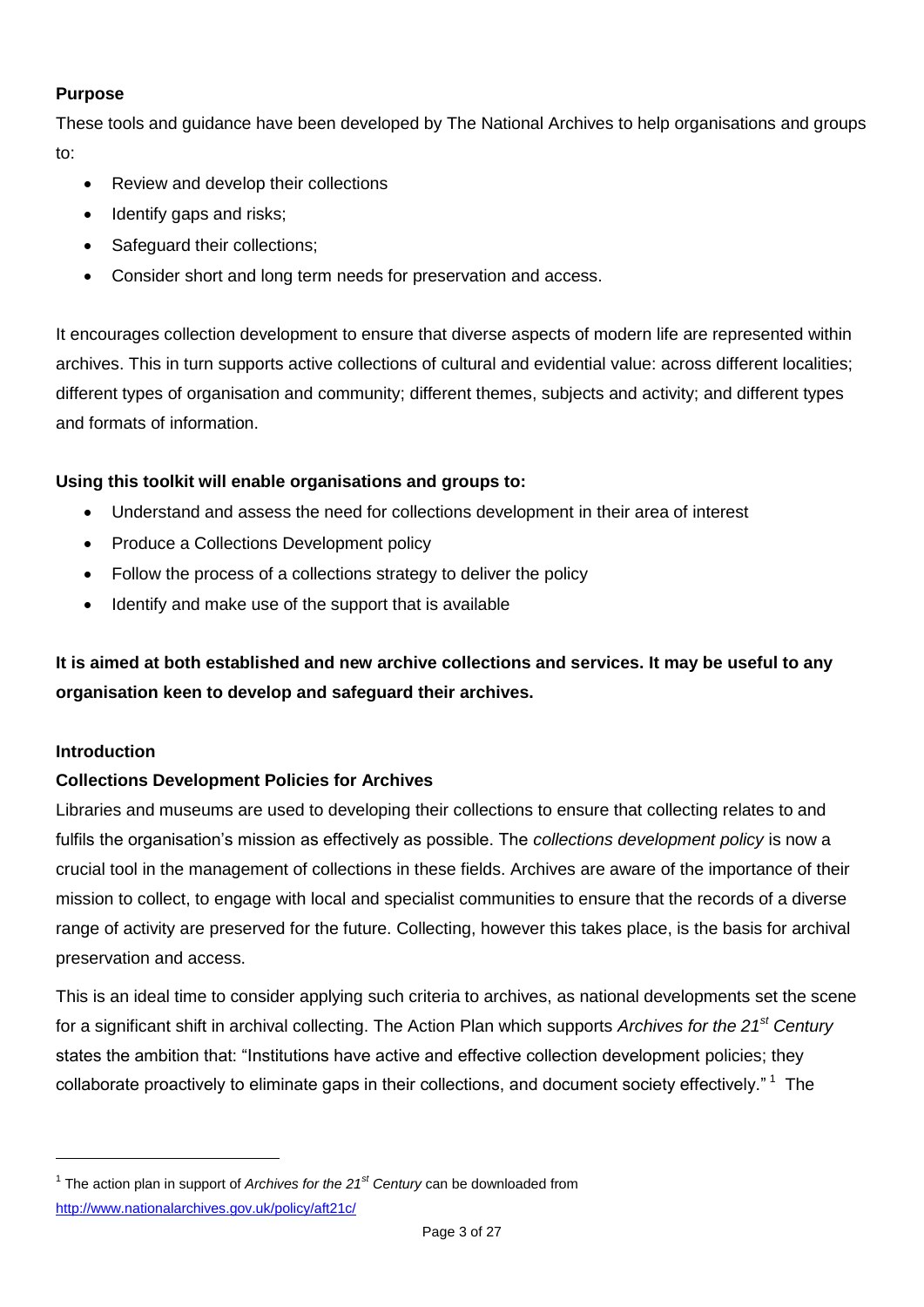framework of collection strategies by The National Archives has emphasised areas of archival work and highlighted the issues of collecting and coverage.<sup>2</sup>

There is a growing audience and appetite for archival and cultural heritage collections. Online methods of delivery are expanding access and user expectations. Today's collections need to be identified, developed and safeguarded for tomorrow's communities.

These developments offer chances to identify new potential for collecting and to address gaps in coverage which leave significant elements of our national and regional life unrecorded. Finally, the shift to digital record-keeping demands an earlier and more active approach to acquisition than ever before.

#### **This document includes these sections:**

#### **Section 1: Overall strategy**

This section will help you to identify high level needs and tactics for development.

It includes a set of questions on your collections and overall approach.

#### **Section 2: Collection Development Policies**

This section will help you to review and develop your collections. It includes areas for development, by geography, sector, theme and format, followed by preparation for development and moving towards a policy.

#### **Section 3: Plans and activities**

This section will help you to decide on plans and activities to develop your collections. It includes a set of questions on meeting challenges and options for action.

#### **Section 4: Frequently asked questions (FAQs)**

This section includes responses to questions which might arise in the process.

#### **Section 5: Collections Development Policies and Strategies**

This includes examples of existing policies and strategies to inform the process.

# **1 Overall Strategy**

-

#### **1.1 How is a collections development policy different?**

**1.1.1** Archives have for some years worked routinely within the framework of an established collecting policy, often co-ordinated with other services to avoid potential conflicts and overlaps. A collections development policy does not replace such a collecting policy, which remains a critical collections management tool. Most collecting policies are permissive, not active. They define a collecting remit, rather than identifying priorities and strategies for fulfilling that remit. The key difference for a collections development policy is that it is pro-active and may be time-limited – a strategic five or ten year plan to develop the way an archive service collects.

<sup>&</sup>lt;sup>2</sup> The National Archives, Collection Strategies<http://www.nationalarchives.gov.uk/archives/collection-strategies.htm> The framework developed from the National Collections Strategy, originally launched in May 2009.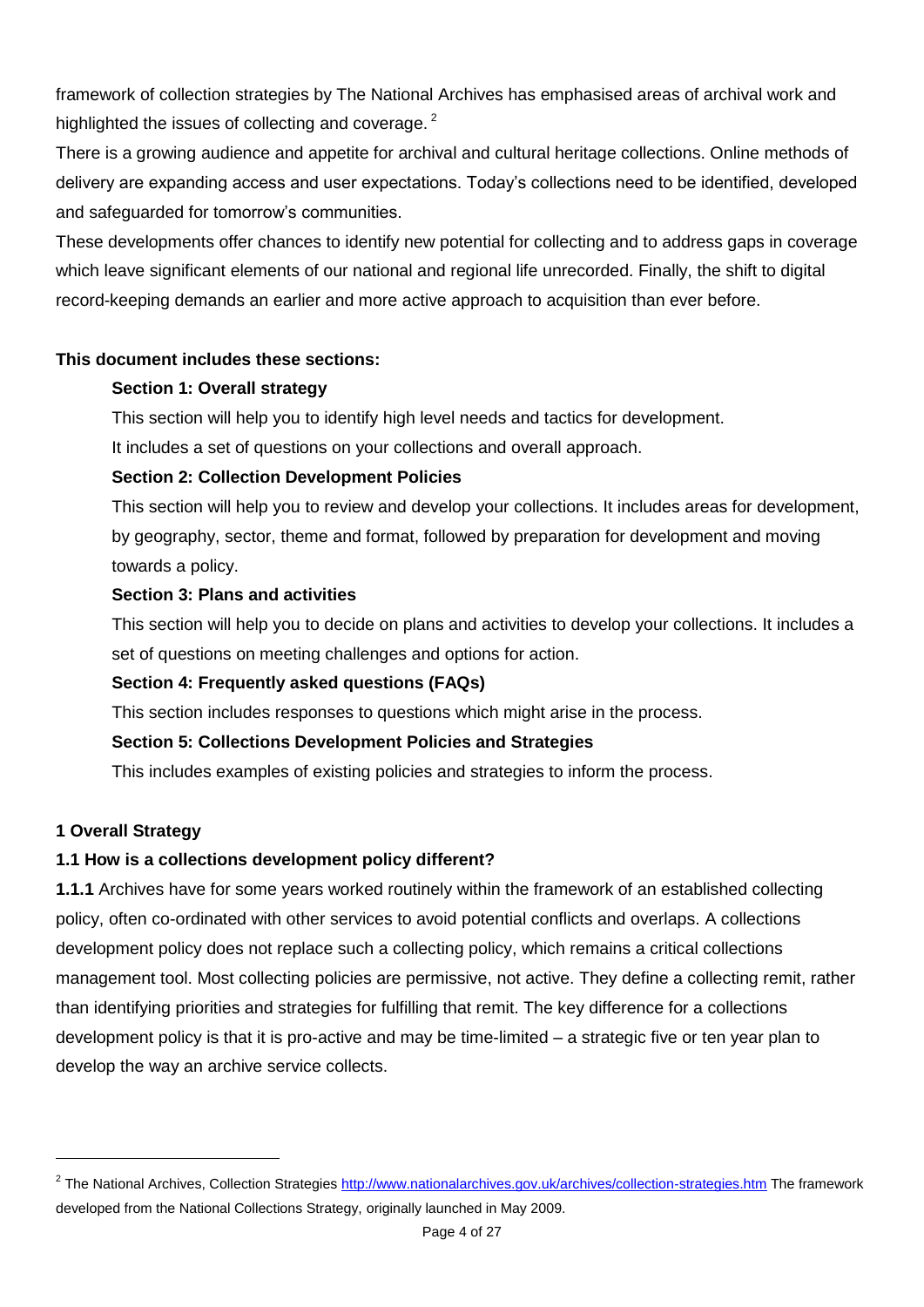**1.1.2** The collections development policy operates within an existing context and draws out the practical and strategic implications of the overall collecting policy statement. The collections policy explains what will be collected; the collections development policy explains how collecting will be achieved and developed.

**1.1.3** Collecting policies should be open to change and development, to reflect the evolving needs of archives and the communities they serve and represent. They are not the main focus of this guidance document.<sup>3</sup> Any new or revised collecting policies must continue to take account of others' policies, and every effort should be made to avoid duplication.<sup>4</sup>

# *1.2 Assessing and shaping strategy*

**1.2.1** This section includes information and questions to help you put together an overview of your collections, and find out where development is needed. You can work through the questions, making notes where appropriate. This will support the process for building an overview of where collections development should take place. Responses to these questions will help to focus on the wider issues and situations which create the need for collections development and a strategy to deliver that development.

**1.2.2** The first set of questions, **'About the collections' is for all collections, wherever these are held**. This includes established archive services and many different types of organisation or group. The second set of questions, '**Partnerships' is for is for all collections, wherever these are held**. The third set of questions, **'Storage and safe custody' is for archives in many different types of organisation or group.** These questions are not aimed at established archive services, unless there are known changes or risks to your service.

Work through the questions which are relevant to you. At each stage, make notes on your answers to the questions. These notes will form the basis of your strategy and can be used to describe and shape your approach. You can then proceed to Section 2 which looks at Collection Development in more detail.

-

<http://www.nationalarchives.gov.uk/archives/standards-framework.htm>Repositories who have subscribed to the *Standard* are expected to submit a copy of or online link to any new collecting policy to Archives Sector Development: [asd@nationalarchives.gsi.gov.uk](mailto:asd@nationalarchives.gsi.gov.uk)

<sup>3</sup> For guidance on developing or altering a collecting policy, see The National Archives *Archive Collecting Policy Statements: checklist of suggested contents* (2004)[. http://www.nationalarchives.gov.uk/archives/collecting\\_policies.htm](http://www.nationalarchives.gov.uk/archives/collecting_policies.htm)

<sup>4</sup> The National Archives *Standard for Record Repositories* (2004), section 3.1.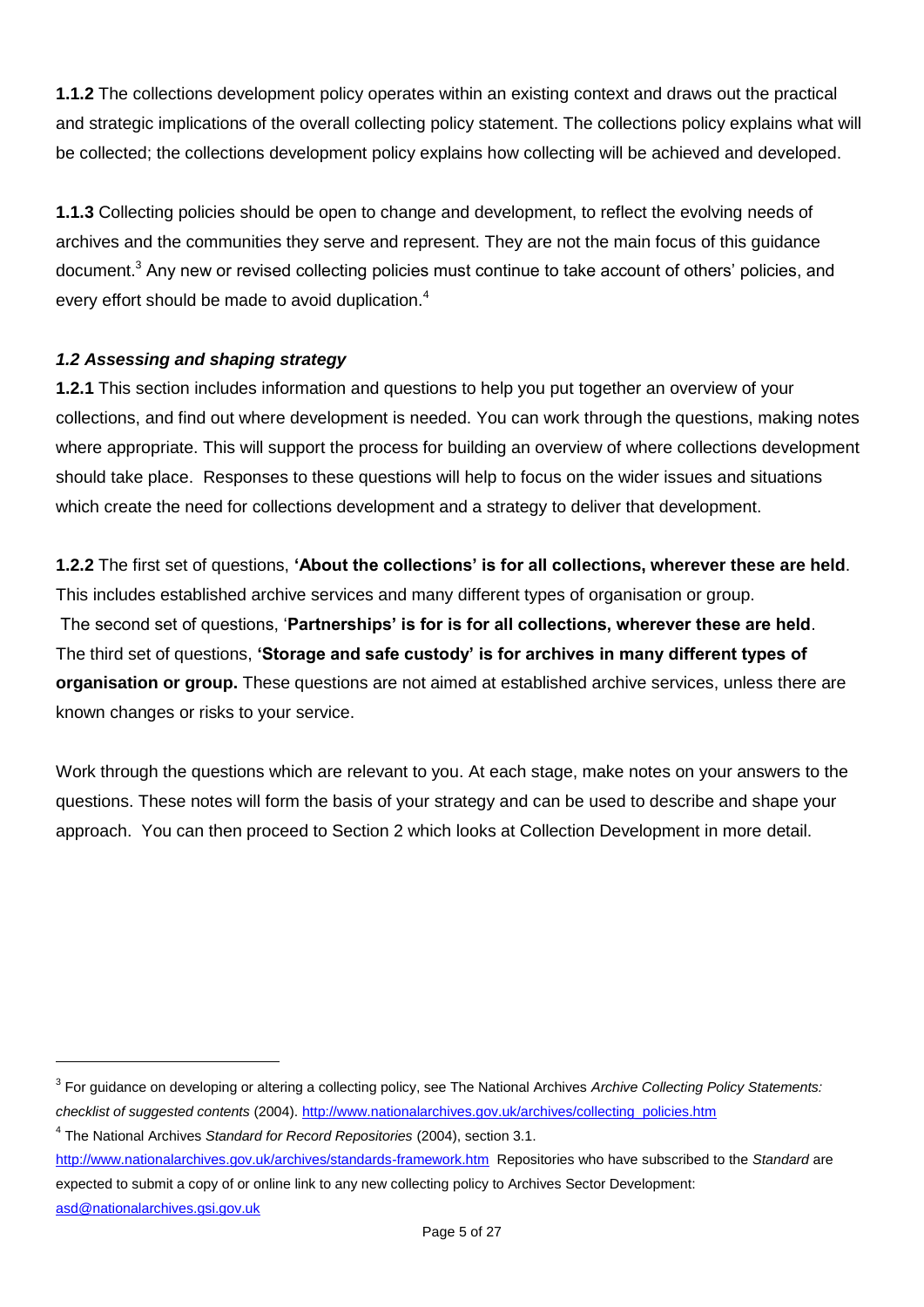|                | 1.2.3 Questions: About the collections<br>These questions are aimed at all collections, wherever these are held. |                                                                                                                                                                                                                                                            |                                                                                                                                                                                                                                                                                                                                                                                                                                                            |                                                                                                                                                                                                                                                                                                                                                                                                                             |
|----------------|------------------------------------------------------------------------------------------------------------------|------------------------------------------------------------------------------------------------------------------------------------------------------------------------------------------------------------------------------------------------------------|------------------------------------------------------------------------------------------------------------------------------------------------------------------------------------------------------------------------------------------------------------------------------------------------------------------------------------------------------------------------------------------------------------------------------------------------------------|-----------------------------------------------------------------------------------------------------------------------------------------------------------------------------------------------------------------------------------------------------------------------------------------------------------------------------------------------------------------------------------------------------------------------------|
|                | <b>Questions</b>                                                                                                 | <b>Supporting questions</b>                                                                                                                                                                                                                                | <b>Notes</b>                                                                                                                                                                                                                                                                                                                                                                                                                                               | Where to get more help                                                                                                                                                                                                                                                                                                                                                                                                      |
| 1              | What has<br>been<br>collected?                                                                                   | 1.a What types of records,<br>information and other material<br>does this include?<br>1.b What is the history of the<br>collection?<br>How has it evolved?<br>Who or what does it<br>document?                                                             | You may have already accumulated<br>archives or have 'inherited' them from<br>another organisation or group. You may<br>have growing collections being created by<br>your organisation or group.<br>It is useful to assess what types of records,<br>information and other information this<br>includes. It will help inform next steps and<br>future developments.                                                                                        | For more information on assessing what has been<br>collected, please contact<br>asd@nationalarchives.gsi.gov.uk                                                                                                                                                                                                                                                                                                             |
| $\overline{2}$ | What is<br>important,<br>valuable or<br>unique about<br>this collection?                                         | 2.a Why does it need to be<br>developed?<br>2.b Are there gaps in collecting<br>in this area of interest?<br>• Who or what is<br>missing?<br>2.c What needs to be done<br>about these gaps?<br>2.d What support do you need<br>to develop your collection? | This is part of describing the value of<br>archives: what or who they represent; what<br>makes them special; what they mean to<br>people; what they can tell us.<br>What is missing? Gaps might include:<br>People, activities, periods of time that are<br>not represented in your collections.<br>See the Collection Strategy section on The<br>National Archives' website:<br>http://www.nationalarchives.gov.uk/archives/<br>collection-strategies.htm | For an example of how archival value is defined,<br>please see Surrey History Centre's Appraisal Policy<br>(particularly Section 2)<br>http://www.surreycc.gov.uk/sccwebsite/sccwspages.ns<br>f/LookupWebPagesByTITLE RTF/Surrey+History+Ce<br>ntre+Archive+Appraisal+Policy?opendocument<br>For more information on defining archival, historical<br>and cultural value, please contact<br>asd@nationalarchives.gsi.gov.uk |
| 3              | What else<br>should be<br>collected?                                                                             | 3.a What types of records,<br>information and other material<br>should this include?                                                                                                                                                                       | Collections development for archives looks<br>at building and using collections which<br>reflect and serve their diverse user                                                                                                                                                                                                                                                                                                                              | See the Collection Strategy section on The National<br>Archives' website:                                                                                                                                                                                                                                                                                                                                                   |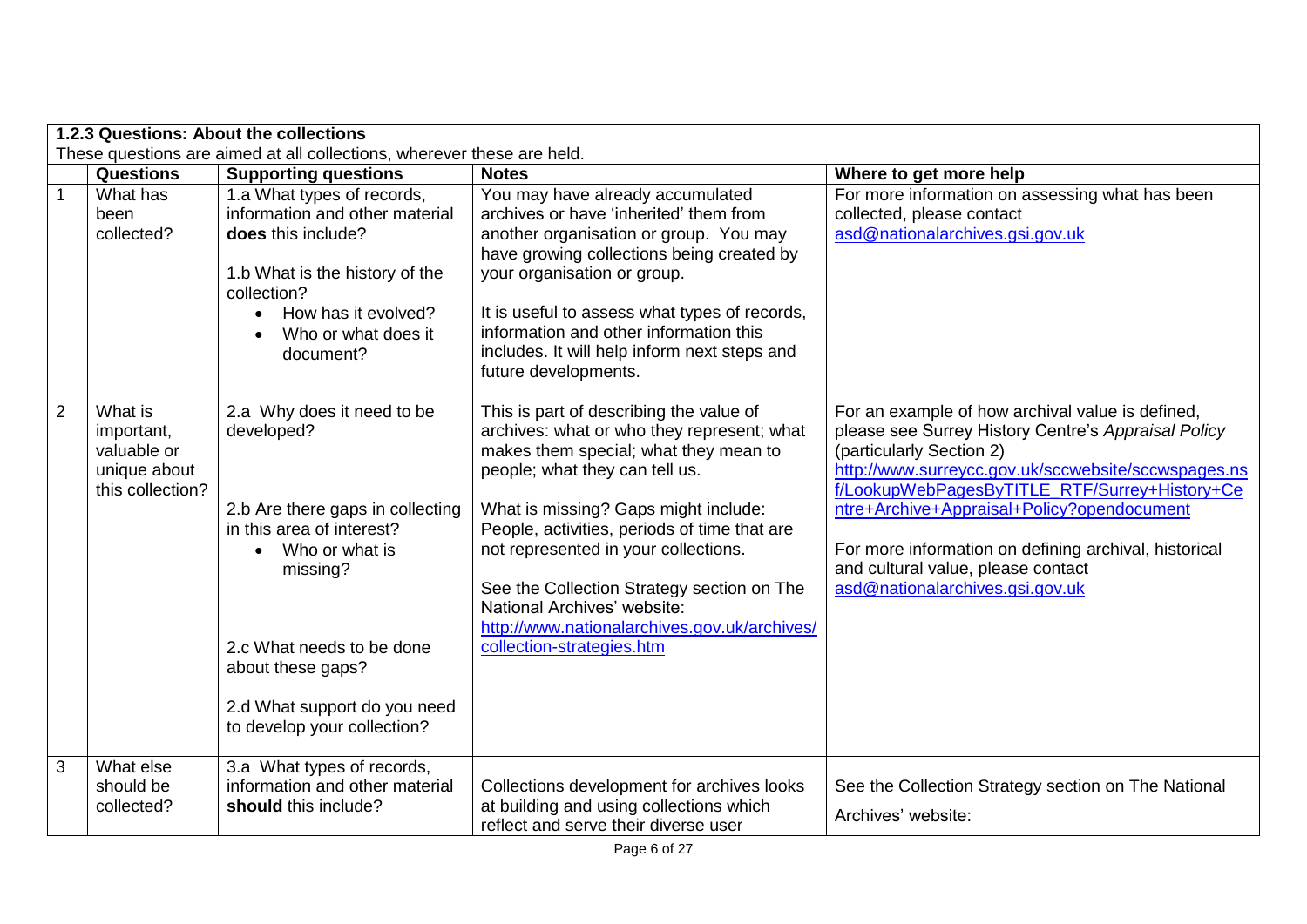|   |                                                                                          | 3.b Are there any people,<br>aspects of your activity,<br>community or organisation that<br>should be represented in your<br>collections?<br>3.c What is missing?                                                                                                                              | communities. This can be addressed by<br>looking at gaps in collecting:<br>• Who or what is missing?<br>Are there time periods missing?<br>Are there subjects or themes<br>missing?<br>This is covered in detail at Section 2.                                                                                                                                                                                                                                           | http://www.nationalarchives.gov.uk/archives/collection-<br>strategies.htm<br>The aims and principles may help you in defining what<br>else should be collected.                                                                                                                                                                                                                                                                                                                                                                                                                                                                                                                                                                                                                          |
|---|------------------------------------------------------------------------------------------|------------------------------------------------------------------------------------------------------------------------------------------------------------------------------------------------------------------------------------------------------------------------------------------------|--------------------------------------------------------------------------------------------------------------------------------------------------------------------------------------------------------------------------------------------------------------------------------------------------------------------------------------------------------------------------------------------------------------------------------------------------------------------------|------------------------------------------------------------------------------------------------------------------------------------------------------------------------------------------------------------------------------------------------------------------------------------------------------------------------------------------------------------------------------------------------------------------------------------------------------------------------------------------------------------------------------------------------------------------------------------------------------------------------------------------------------------------------------------------------------------------------------------------------------------------------------------------|
| 4 | Who are the<br>main users of<br>the collection?                                          | <b>OR</b><br>4.a Who will be the main users<br>of the collection?                                                                                                                                                                                                                              | This is an ideal point to consider bringing<br>other people on board and gaining advocacy<br>for your collections.<br>Identify your users and potential users.<br>Who are they?<br>How will they use the archives?<br>How will they benefit?                                                                                                                                                                                                                             | You can find guidance on users and audience<br>development on the All About Audiences website<br>http://www.allaboutaudiences.com/resources/knowledg<br>ebank/audience-development/general                                                                                                                                                                                                                                                                                                                                                                                                                                                                                                                                                                                               |
| 5 | What are other<br>archives in<br>your area of<br>interest or<br>community<br>collecting? | 5.a What sectors will you<br>cover?<br>5.b What themes will you<br>cover?<br>5.c What locations will you<br>cover?<br>5.d What formats will you<br>cover?<br>5.e Is this material already<br>being collected somewhere<br>else?<br>5.f Do you need to contact<br>anyone else to find out more? | For example, some organisations and<br>groups may find that their collecting<br>interests overlap. They may be in the same<br>line of work or be based near each other.<br>Discussions between the organisations<br>involved are always a good idea. It is useful<br>to discuss ideas and find out what it best for<br>the collections. It may develop links with<br>other groups in your area of interest. It may<br>lead to working together now and in the<br>future. | You can search the National Register of Archives to<br>look for organisations that hold archival collections in<br>your area of interest. You can search by organisation<br>name (for example 'Royal Observer Corps', personal<br>name, family name, or place name. The results list<br>where these collections are held:<br>http://www.nationalarchives.gov.uk/nra<br>For literary manuscripts, you can search the Location<br>Register of 20th Century English Literary Manuscripts<br>http://www.reading.ac.uk/library/about-us/projects/lib-<br>location-register.aspx<br>For artists' papers you can search the Artists' Papers<br>Register http://www.apr.ac.uk/artists/home.htm<br>For Community Archives, you can search the<br>Community Archives and Heritage Group directory: |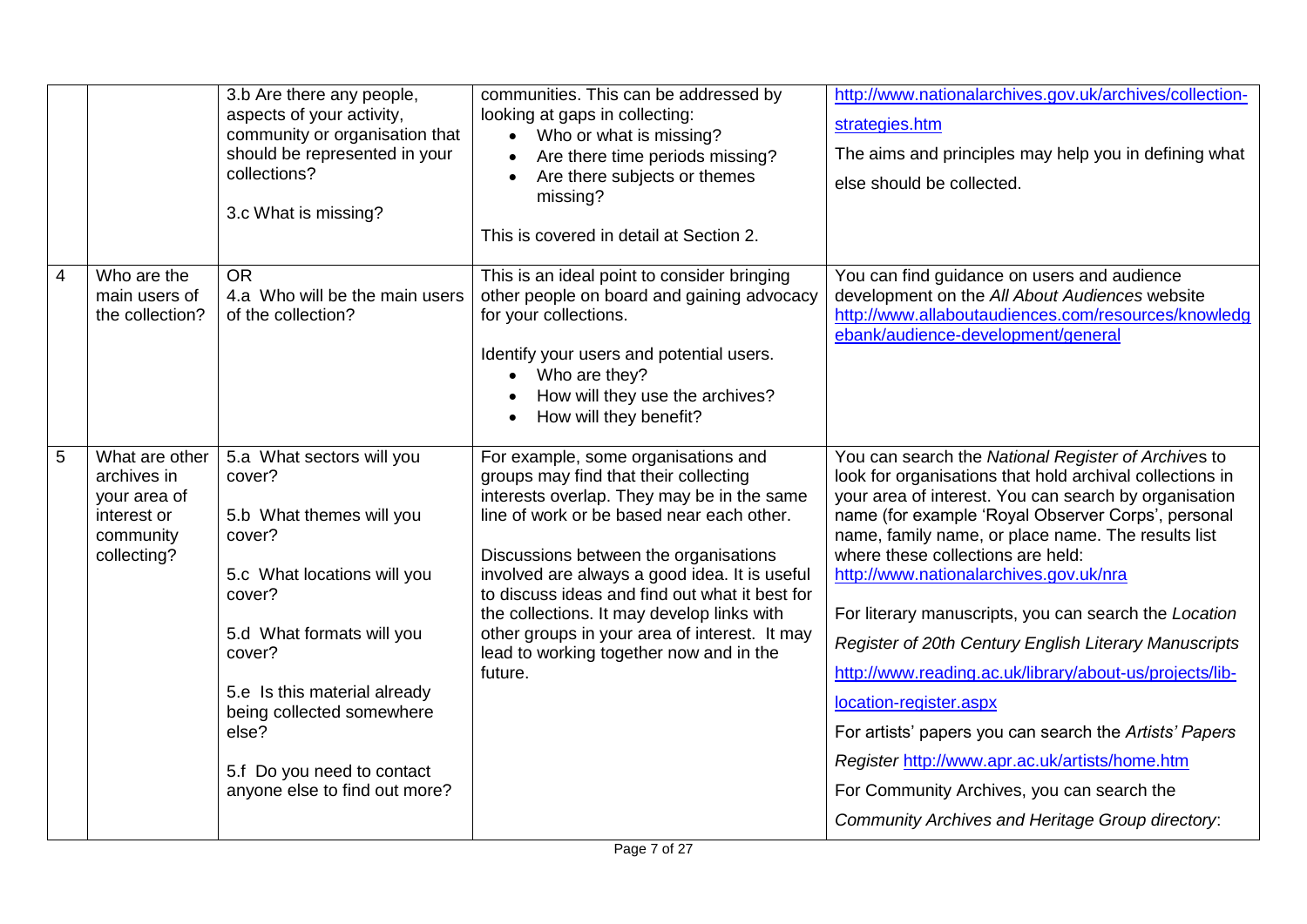|  | http://www.communityarchives.org.uk/category_idtxt   |  |
|--|------------------------------------------------------|--|
|  | directory.aspx                                       |  |
|  | Film Archive Forum member archives are listed here:  |  |
|  | http://bufvc.ac.uk/faf/members.htm                   |  |
|  | You can even use online search engines to look for   |  |
|  | particular types of archival collection in locations |  |
|  | across the UK.                                       |  |

|                | 1.2.4 Questions: Partnerships                                                                      |                                                                            |                                                                                                                                                                                                                                                                                                                       |                                                                                                                                                                                                                                                                                                                         |
|----------------|----------------------------------------------------------------------------------------------------|----------------------------------------------------------------------------|-----------------------------------------------------------------------------------------------------------------------------------------------------------------------------------------------------------------------------------------------------------------------------------------------------------------------|-------------------------------------------------------------------------------------------------------------------------------------------------------------------------------------------------------------------------------------------------------------------------------------------------------------------------|
|                |                                                                                                    | These questions are aimed at all collections, wherever these are held.     |                                                                                                                                                                                                                                                                                                                       |                                                                                                                                                                                                                                                                                                                         |
|                | <b>Questions</b>                                                                                   | <b>Supporting questions</b>                                                | <b>Notes</b>                                                                                                                                                                                                                                                                                                          | Where to get more help                                                                                                                                                                                                                                                                                                  |
| 6 <sup>1</sup> | Will a<br>partnership be<br>useful to<br>safeguard and<br>provide access<br>to this<br>collection? | 6.a Which organisations might<br>be suitable for possible<br>partnerships? | These might be public, academic, or private<br>sector organisations. They might share a<br>common theme or interest with your<br>organisation or group. They might be based<br>in the same region, or a different region.<br>They might be interested working together<br>to preserve and provide access to archives. | The Archives for the 21st Century Action plan has<br>some ideas on how to approach partnerships.<br>http://www.nationalarchives.gov.uk/documents/archive<br>s-for-the-21st-century-in-action.pdf<br>For more information on partnerships in the cultural<br>heritage sector, contact<br>asd@nationalarchives.gsi.gov.uk |
|                |                                                                                                    |                                                                            | For example, the National Fairground<br>Archive is held at the University of Sheffield<br>with support from the Showmen's Guild of<br>Great Britain and the Fairground Association<br>of Great Britain.<br>http://www.nfa.dept.shef.ac.uk/index1.html                                                                 |                                                                                                                                                                                                                                                                                                                         |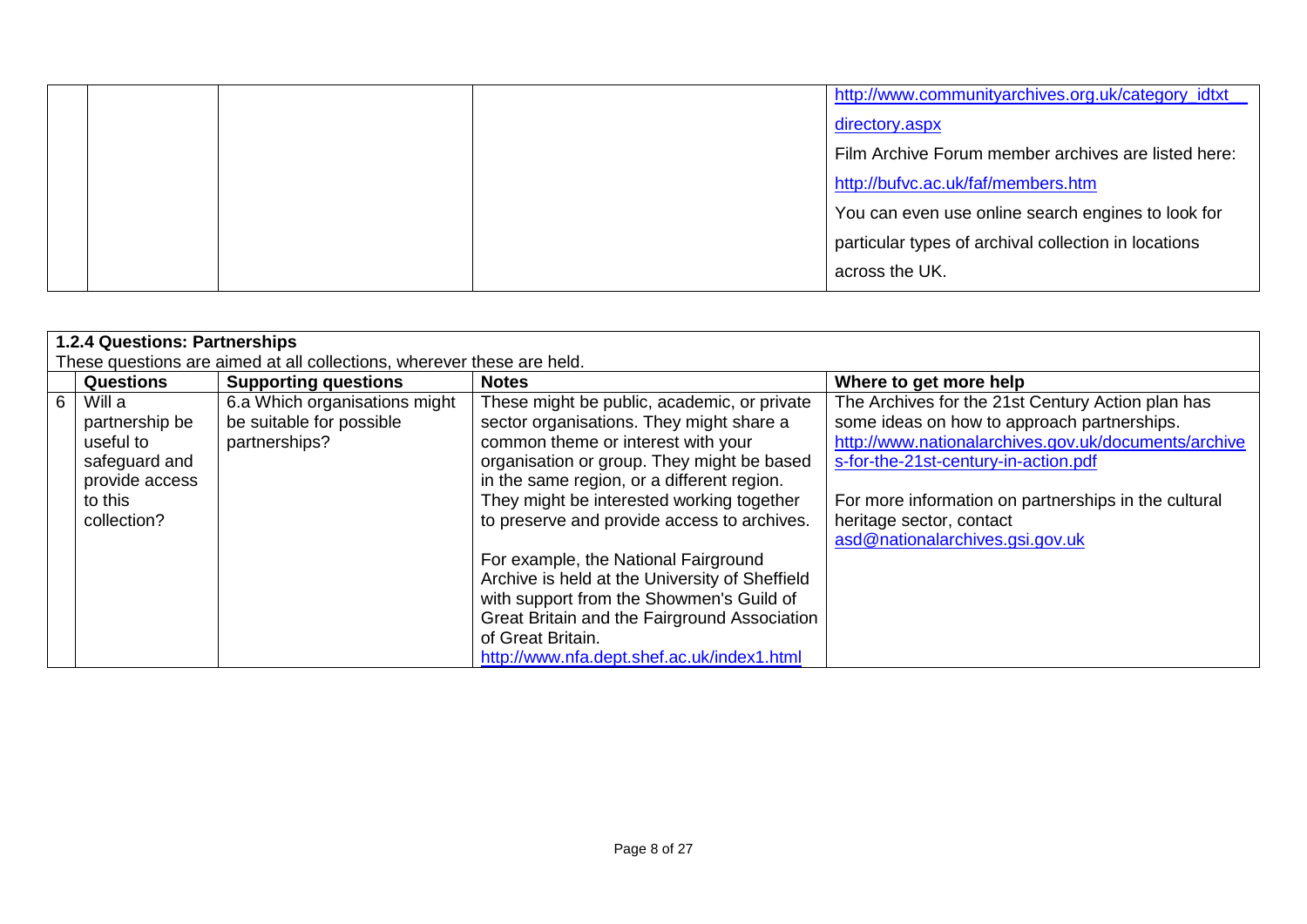|                | 1.2.5 Questions: Storage and safe custody<br>If you are an established archive service with collections management in place, you will probably have covered these in your work. |                                                                                                                                                                                                                                                                                |                                                                                                                                                                                                                                               |                                                                                                                                                                                                                                                                                                |
|----------------|---------------------------------------------------------------------------------------------------------------------------------------------------------------------------------|--------------------------------------------------------------------------------------------------------------------------------------------------------------------------------------------------------------------------------------------------------------------------------|-----------------------------------------------------------------------------------------------------------------------------------------------------------------------------------------------------------------------------------------------|------------------------------------------------------------------------------------------------------------------------------------------------------------------------------------------------------------------------------------------------------------------------------------------------|
|                | Questions                                                                                                                                                                       | <b>Supporting questions</b>                                                                                                                                                                                                                                                    | <b>Notes</b>                                                                                                                                                                                                                                  | Where to get more help                                                                                                                                                                                                                                                                         |
| $\overline{7}$ | Where will the<br>collection be<br>kept in the next<br>5 years?                                                                                                                 | 7.a Will your organisation keep<br>it?<br><b>OR</b><br>7.b Do you plan to transfer it<br>elsewhere?<br>7.c If your organisation will<br>keep it, how will you plan for<br>this?                                                                                                | If you plan to deposit elsewhere, get in<br>touch with the organisation to discuss.<br>If your collection will be transferred<br>elsewhere, you will need to decide if<br>ownership would be transferred, or whether<br>this would be a loan. | If you need support with identifying a potential home<br>for your collections, please contact<br>asd@nationalarchives.gsi.gov.uk for further guidance.                                                                                                                                         |
| 8              | Where is the<br>collection now?                                                                                                                                                 | <b>OR</b><br>8.a Where will it be created<br>and kept?<br>8.b Is your organisation large<br>or small?<br>8.c Are the collections all in<br>one place, or in many places?<br>8.d Is there a network of<br>collections?<br>8.e How are the collections<br>structured or grouped? | Consider how the collection will be cared for<br>in the long term.<br>Do you have secure premises<br>available?<br>Do you have plans for long term<br>preservation?                                                                           | Archives need to be stored in secure, clean, dry<br>premises and protected from light, dust and pollution.<br>Storage premises need to be available for the long<br>term. Plans need to be developed to support this.                                                                          |
| 9              | Does action<br>need to be<br>taken to<br>safeguard this<br>material for the<br>future?                                                                                          | 9.a Is it safe and secure where<br>it is?<br>9.b Are there any risks to the<br>collection?<br>9.c What support is needed to<br>safeguard the collection for the                                                                                                                | Risks might include:<br>Fire<br>Flood<br>Damp<br><b>Theft</b><br>Damage<br>Poor environmental conditions                                                                                                                                      | Guidance is available on The National Archives'<br>website.<br><b>Environmental Management</b><br>http://www.nationalarchives.gov.uk/documents/environ<br>mental-management.pdf<br>Disaster planning<br>http://www.nationalarchives.gov.uk/documents/disaster<br>-planning-risk-management.pdf |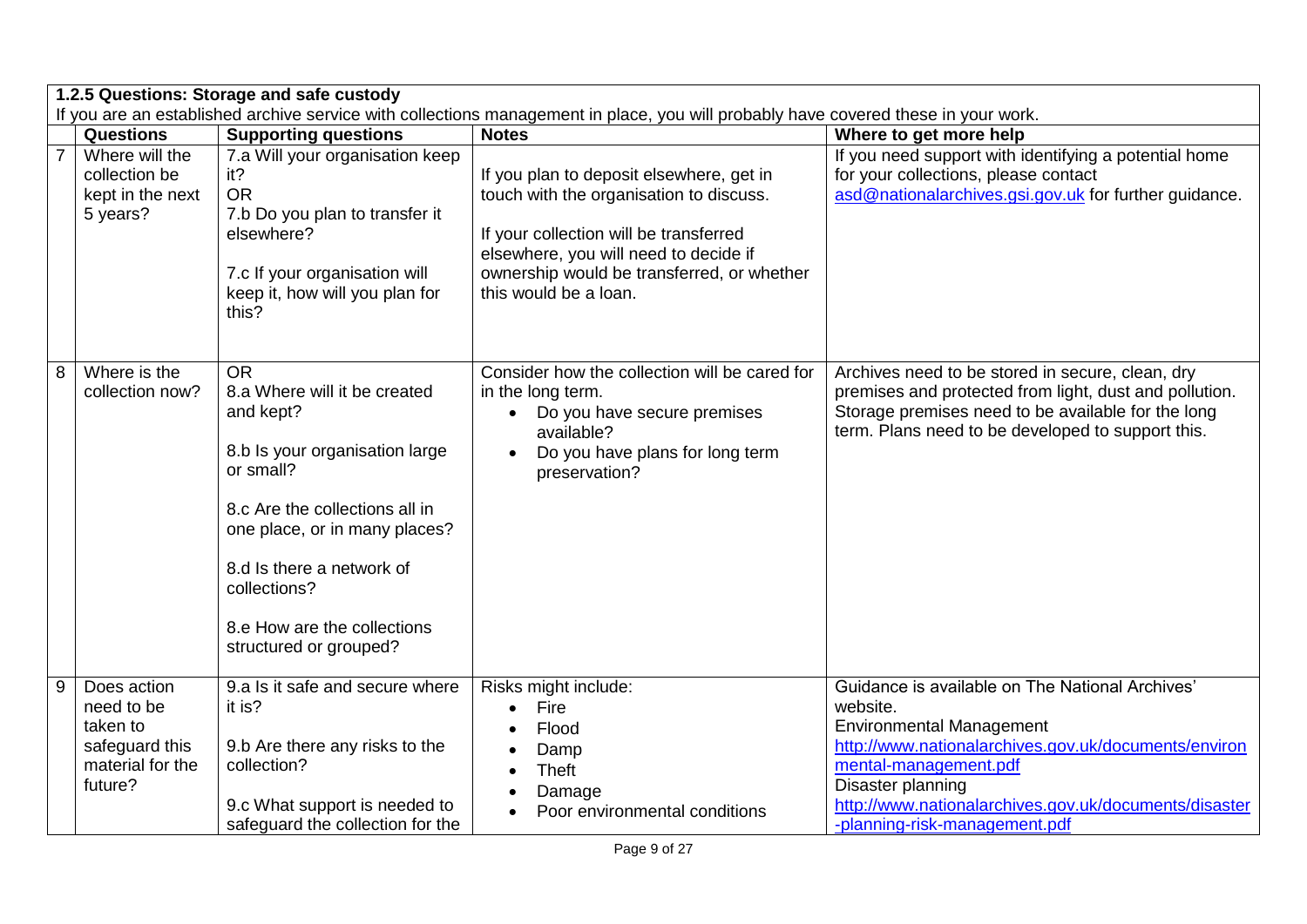| future?                                                                | Poor handling<br>Inadequate storage and packaging                                                             | Protecting archives and manuscripts against disasters<br>http://www.nationalarchives.gov.uk/documents/memo6                                                            |
|------------------------------------------------------------------------|---------------------------------------------------------------------------------------------------------------|------------------------------------------------------------------------------------------------------------------------------------------------------------------------|
| 9.d Where will that support<br>come from?                              | Support might come from:                                                                                      | .pdf                                                                                                                                                                   |
| 9.e Who else should be<br>involved?<br>9.f Are there any other people, | From your parent organisation or<br>community<br>From partnership with an external<br>archive                 | The Standard for Record Repositories describes best<br>practice including storage and environment<br>http://www.nationalarchives.gov.uk/documents/standar<br>d2005.pdf |
| groups or organisations who<br>you might contact?                      | From partnership with another<br>organisation (not an archive)<br>From external funding<br>From other sources | For general advice on caring for archives, please see:<br>http://www.nationalarchives.gov.uk/archives/caring_for<br>records.htm                                        |

From the notes made by working through these questions, you will be able to produce a draft document highlighting the wider issues, and possible courses of action.

**Proceed to section 2: Collection Development Policies**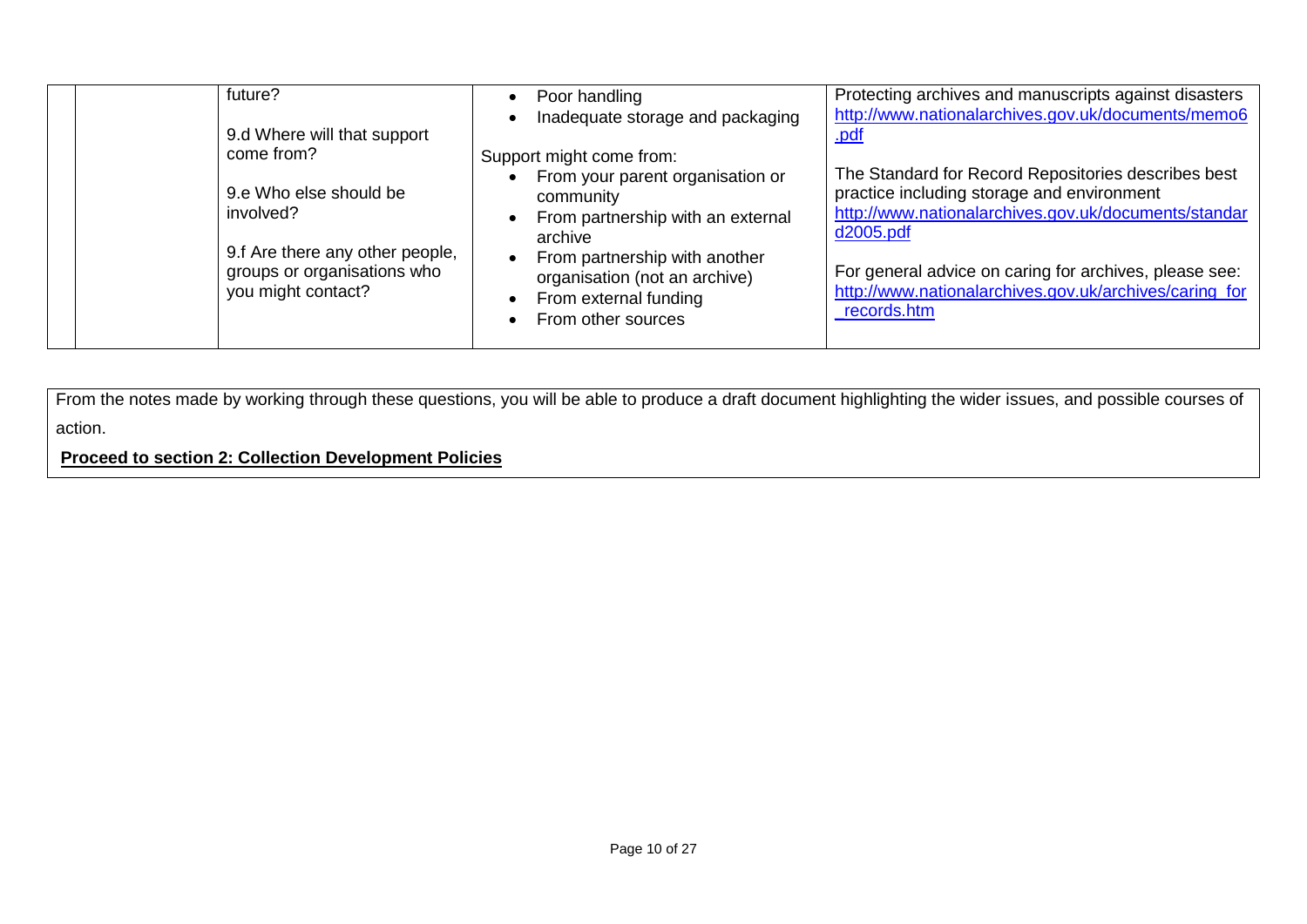# **2 Collection Development Policies**

# **2.1 Why have a collections development policy?**

**2.1.1** A great deal of archive collecting is:

- passive (accepting what is offered):
- routine (accruals from existing depositors and parent bodies);
- or reactive (in response to local changes, business closures, organisational mergers).

All these are valid and important approaches, which have allowed archives to ensure the survival of many significant collections which document the changing nature and identity of communities.

**2.1.2** Archive services have also taken forward collecting through active surveying and relationship building with record creators. There are positive strengths in collecting material in this way; as it is directly relates to a collecting policy statement, rather than being acquired passively out of a lack of direction or sense of obligation. Passive acquisition does not support mapping out the future direction of collections development or usually relate to current strategic priorities.

**2.1.3** Over the past 25 years professional literature has increasingly considered the role for active collection development – to consider the aims of the organisation as stated in its collecting policy and whether these are being met by current collecting methods. Perhaps the best established of these ideas is the "Minnesota method", developed by the Minnesota Historical Society in relation to business records. The method seeks to compare existing holdings to potential collecting and from there to direct future collecting.<sup>5</sup> Such approaches are known as documentation strategy.

Active documentation strategy has been a controversial idea, and such work is not well established in many archive services. Professor of archives Terry Cook sees this as the logical outcome of a century of development in archival practice:

[Archivists] "have evolved from being, allegedly impartial custodians of inherited records to becoming intervening agents who set record-keeping standards and, most pointedly, who select for archival preservation only a tiny portion of the entire universe of recorded information. Archivists have become in this way very active builders of their own "houses of memory".<sup>6</sup>

**2.1.4** The advent of digital records and likelihood that records of the 1980s onwards are more fragile and in greater need of active preservation to ensure their survival means that collections development for archives

-

<sup>&</sup>lt;sup>5</sup> Society of American Archivists, Minnesota method definition

[http://www.archivists.org/glossary/term\\_details.asp?DefinitionKey=2703](http://www.archivists.org/glossary/term_details.asp?DefinitionKey=2703) 

<sup>6</sup> *Archivaria* 43 (1997), 46.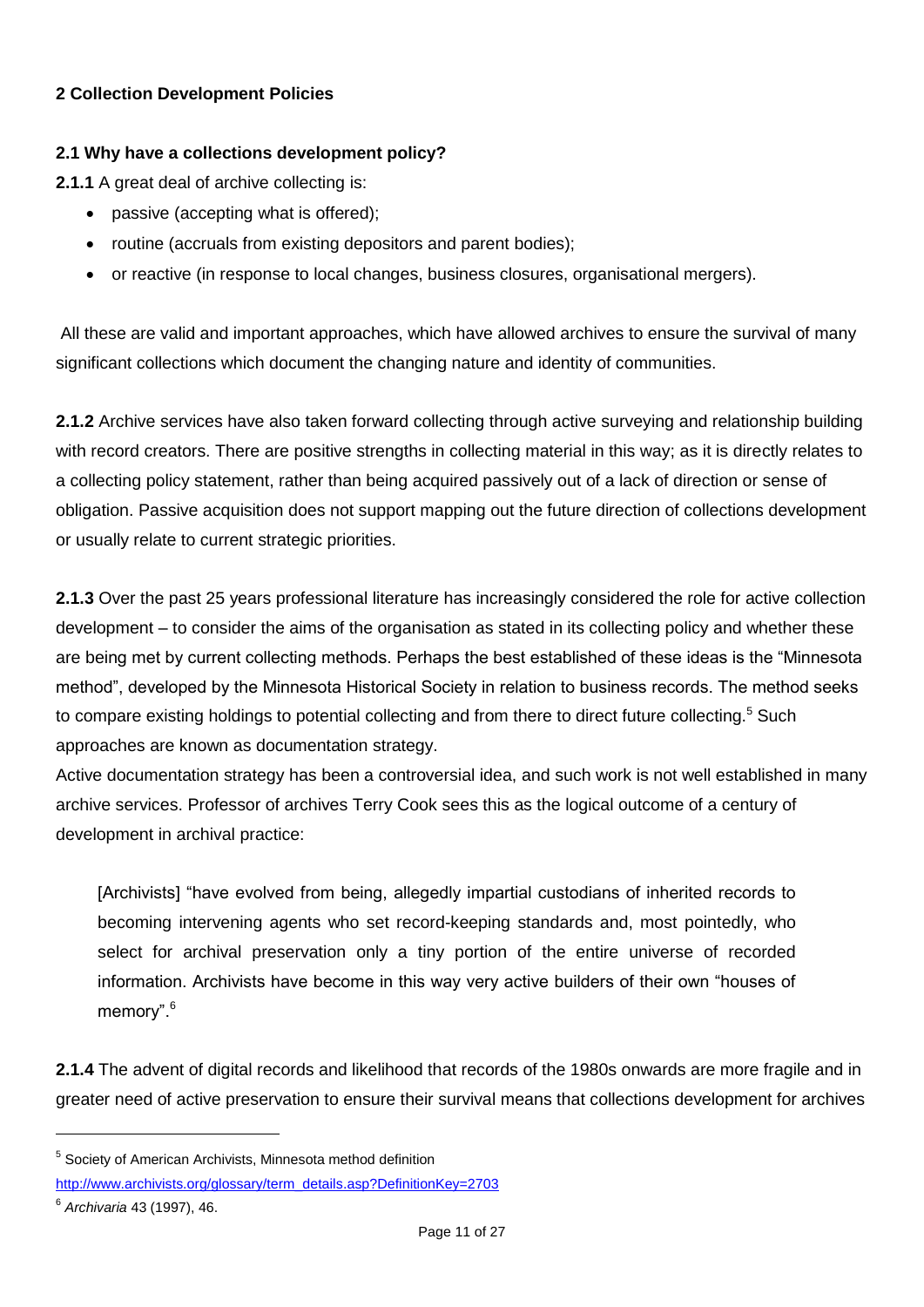is about more than theory. It is about the survival of evidence of aspects of modern life which may not be sustainable or recoverable within the lifespan of current adults. Collecting which is mainly passive does not entirely fulfil the cultural and evidential roles of archives.

#### **2.2 What areas for development might be identified?**

There are four main aspects of possible collecting which are frequently identified as under-supported by passive collecting methods:

#### **2.2.1** *Geography*

Where a repository seeks to cover a geographical area, it may be possible to identify patterns of collecting which serve some parts better than others. This is often due to local sensibilities and physical location of the archives service within its community. It can be addressed through awareness raising and dedicated work in priority communities. This can be supported by use of digital surrogates to provide local services to remote areas while retaining a centralised high-quality physical store.

#### **2.2.2** *Sector*

Different types of records may be unevenly represented, and this is a issue for archivists to examine in some detail. Are, for example, sectors like businesses well represented? Are small businesses approached or does collecting rest on major industrial concerns?

Within sectors, are different types of organisation fully represented? Within collections from established Christian denominations, if Methodists are routinely collected, why not Congregationalists? Are many faiths represented or only some? Are aspects such as the cultural and creative arts collected? Are there other types of organisations which are not well documented, and how can these areas be addressed? Are organisational records effectively supported by personal records of those most closely involved in the activity concerned?

#### **2.2.3** *Theme*

Are all themes of significance to the area or the topic collected equally? Are there functions, tasks and activities in the main area of collecting, whether geographical or subject based, which are not reflected in archive holdings? Perhaps the most widely recognised gap in this respect is local Black, Asian and Minority Ethnic representation in local archive service holdings. There are also questions about whether, for example, medical research material is as consistently collected as patient records; or whether sports are as well represented as youth groups in local archive collections.

#### **2.2.4** *Format*

Not all repositories have facilities to hold certain specialist media, such as film or sound. At the time of writing, few have an established means of taking in digital documents. Where there is no dedicated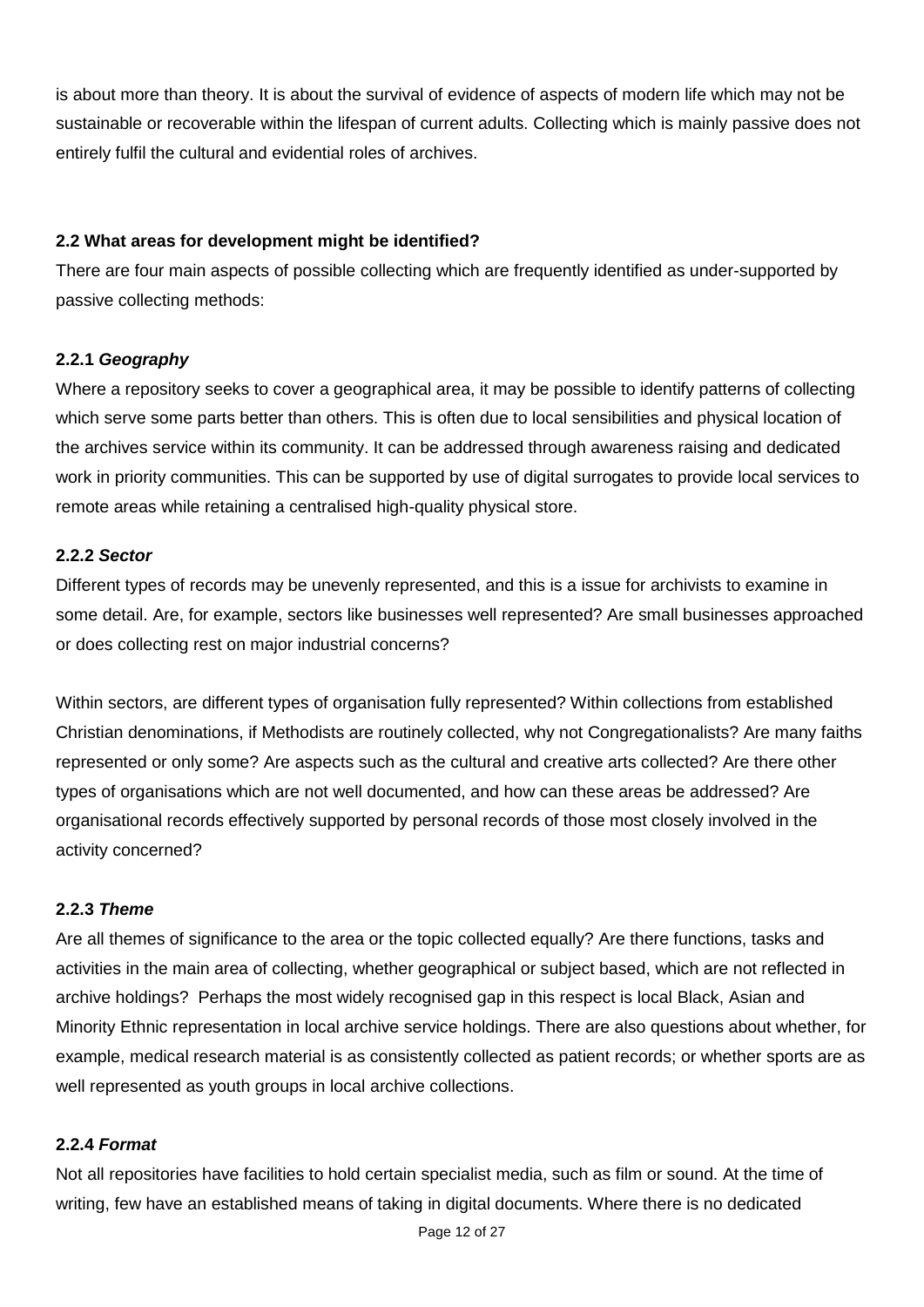alternative repository (for example, a regional film archive which works in partnership with local record offices), this material may be lost. In some cases if this material is collected by repositories without specialist facilities or skills, it may not be properly stored or managed and limited or no access will be provided.

## **2.2.5 Summary**

Tackling gaps in coverage while ensuring effective management and preservation of collected material may benefit from a collaborative or regional approach. The National Archives can support strategic discussion in such cases.

It is best practice not to collect fragile specialist media without acceptable means of ensuring preservation and to work with the appropriate specialist repository where available to ensure proper handling and storage. When considering collecting in a new area, following the questions in section 3 is a good way of ensuring all the critical issues are considered from the outset.

# **2.3 Preparation for a Collections Development Policy: surveying potential collecting areas**

Developing collections to match the aims of the collecting policy means a coherent effort must be made to identify areas of activity which should be covered by the archive collections. Analysis must look at social change over time – to reflect both the activities of the current population (who may well wish to retain their own records, or indeed still be using them actively) and to also address significant activities or groups from the past which need to be reflected in your holdings. The development of surveying is likely to reflect the different areas of collecting identified below.

# **2.3.1** *Geography:*

This exercise is most easily done in a geographical sense, when plotting the full extent of the communities served is usually a straightforward exercise.

#### **2.3.2** *Sector*

Identifying some sectoral aspects such as core local business activities and longstanding firms is a reasonably straightforward exercise. Other sectors should include organisational, personal and family papers, with sub-sectors such as literary, creative or governmental records. This applies not only to local authority services but to archives seeking to document particular subject areas (examples might be agriculture, political radicalism or women's history). Records covering such subjects were produced by a wide range of corporate bodies and individuals, but it may have proved easier to collect in only some of these sectors. It may also be helpful to think in terms of seeing subjects through public, private and voluntary sectors: ensuring that history can be seen and understood "from below" as well as from above.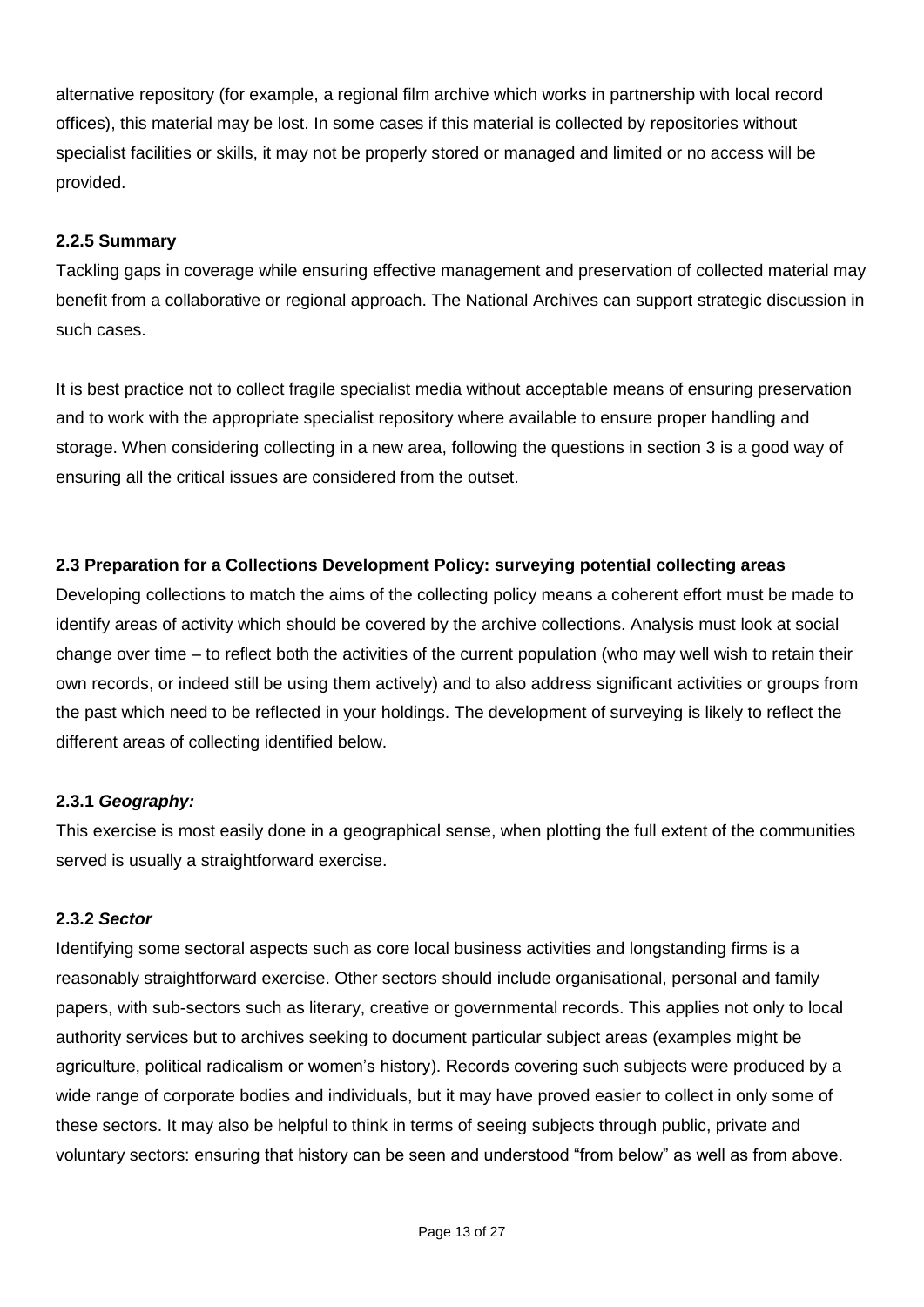#### **2.3.3** *Theme*

Thematic analysis is the most complex and problematic part of this work, as it may appear that collecting could be extended very widely. When identifying possible groups or activities it is then important to combine awareness of likely activities which occur nationally (religious participation; sports clubs; arts and music; town or village institutes) with awareness of what makes the collecting area in question unique. Examples of the unique include high profile individuals; aspects of the landscape; events and festivals and similar unusual features which might be documented and which will be significantly different to others' collecting aspirations. While doing this functional mapping it may be useful to employ the International Standard for Describing Functions (ISDF) to help identify and codify functions.<sup>7</sup>

There may equally be practical issues to address: a well organised and fully documented group will have established procedures already; some groups may be easier to approach than others. Other groups may be suspicious of 'official' collecting or indeed not produce records which are readily collectable. This does not mean that they should be excluded from a scoping exercise, nor perhaps from any records creation work you undertake but it will affect strategy in the immediate future. This is covered in more detail at *Creation of records* below.

#### **2.3.4** *Format*

-

There is a finite list of potential formats to collect. While specialised formats usually require specialised storage and management, without certain types of record being collected, significant areas of modern life risk being lost to posterity. Examples include various types of digital records (such as databases, websites, digital sound and video or Computer Aided Design material); and three-dimensional records such as models for theatrical sets or engineering designs which may be the most accurate record produced by such activities.

#### **2.3.5 Documentation Strategy**

Elements of the methodology for documentation strategy may be of help in this analysis: looking at functions and activities, rather than at records and creators, and then actively seeking to document the identified priority functions and activities. Examples where this approach has been successful include major construction and redevelopment projects around King's Cross.<sup>8</sup> The London Olympics of 2012 is also at the centre of a major documentation strategy initiative.<sup>9</sup> It is worth considering whether to prioritise documentation strategy approach when communities are disappearing – an example would be mining village life, where community change means that the social memory is at risk.

# **2.3.6 Assessing and Reviewing Significance**

<sup>7</sup> International Council on Archives, *International Standard for Describing Functions* (2007) <http://www.ica.org/sites/default/files/ISDF%20ENG.pdf>

<sup>8</sup> Camden Council website, *Kings Cross Voices* <http://www.camden.gov.uk/ccm/content/leisure/local-history/kings-cross-voices.en>

<sup>&</sup>lt;sup>9</sup> The Record: London 2012 and the Cultural Olympiad <http://www.nationalarchives.gov.uk/2012/>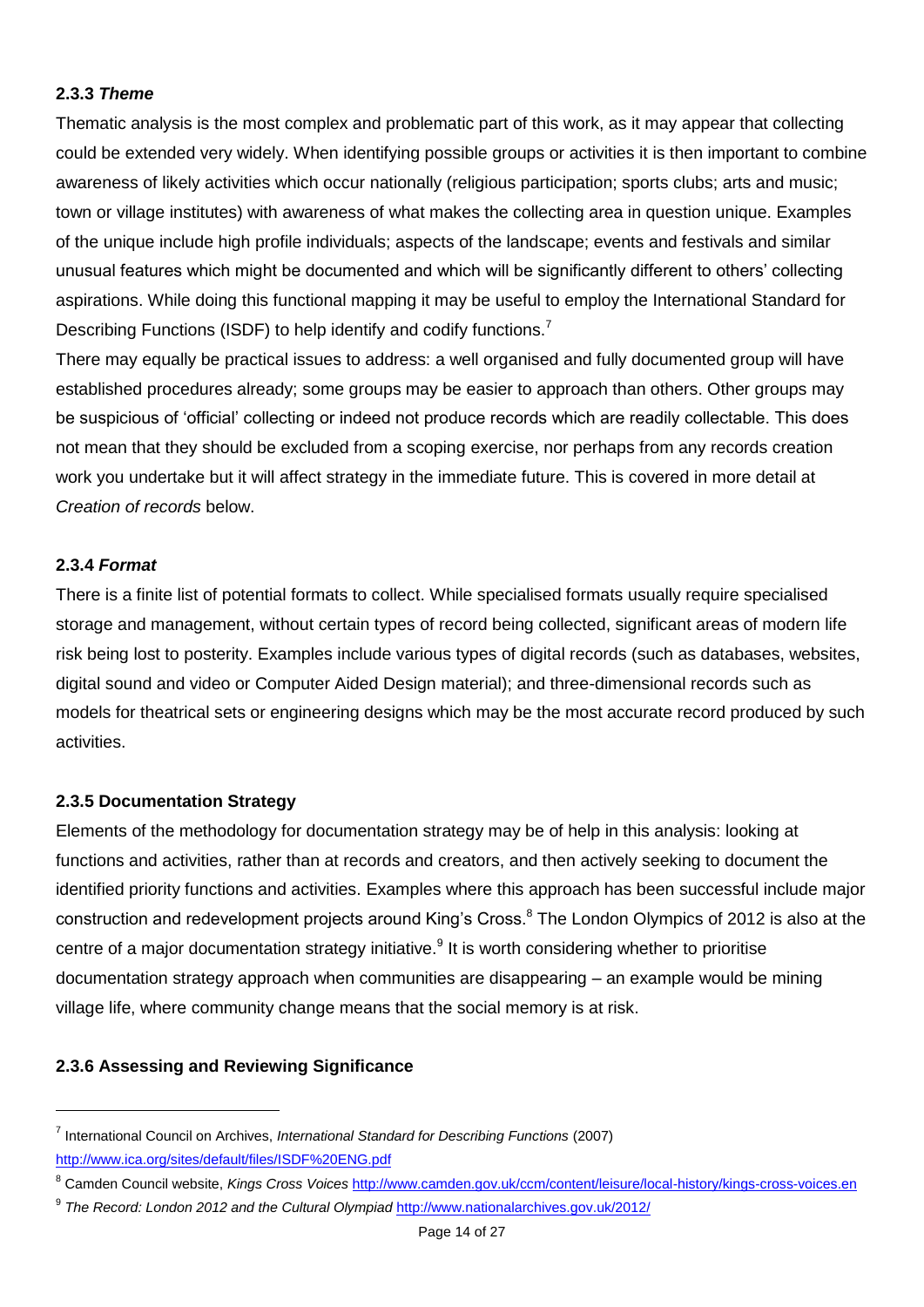The Reviewing Significance framework, developed by Renaissance East Midlands is effective for reviewing cultural heritage collections of all kinds. It is simple to use and provides effective tools for communicating with management and parent organisations. It allows assessment to be made of significance, risks and need – highlighting priorities for action by cleverly structured spreadsheets. It was developed from the Australian Significance 2.0 by Renaissance East Midlands.

Templates for assessment, significance statement, management and usage and collections review templates, along with the report with full background to the framework are available online.<sup>10</sup> The methodology has been successfully used for archive collections, including London Screen Archives. The principles are at the heart of their **Collections Care and Management Toolkit which will be published summer 2011.** <sup>11</sup>

# **2.4 Moving towards a Collections Development Policy**

# **2.4.1** *Collections Comparison*

When you have made a survey or analysis in any or all of the areas above, now is the time to look at your current collections.

How well do they match up to the intended collecting remit? Bear in mind that archives collected will never be a perfect mirror of their communities, and that some degree of mismatch will happen. To identify priorities, which are the greatest, most problematic gaps which can be identified? Making a list of priority and desired collecting areas, involving relevant people, and where possible choosing ways to address these priorities, will allow collections development to be worked into policy and business planning at the right levels.

You may also be aware of specific collections which are not currently available but which would be a target if circumstances changed. It may be helpful to your fundraising, to current and future colleagues to record these as targets. Developing relationships with owners of such collections, through offering preservation advice or even tours of the archive service itself, may encourage participation and opportunities to collect.

**2.4.2** If a service is thinking of major changes to current practice, it would be helpful to talk to The National Archives about new and potential areas of collecting. This will alert you to possible gaps, clashes and overlaps in collecting, especially if they relate to sector and theme. These (except where they are heavily concentrated in specific geographical areas) are less fully covered by existing collecting policies and are likely to prove more problematic.

[cts](http://www.mla.gov.uk/what/programmes/renaissance/regions/east_midlands/info_for_sector/collections_buildings/collections_projects)

-

<sup>10</sup> Renaissance East Midlands, R*eviewing Significance* 

[http://www.mla.gov.uk/what/programmes/renaissance/regions/east\\_midlands/info\\_for\\_sector/collections\\_buildings/collections\\_proje](http://www.mla.gov.uk/what/programmes/renaissance/regions/east_midlands/info_for_sector/collections_buildings/collections_projects)

<sup>11</sup> London Screen Archives, *Current projects* [http://filmlondon.org.uk/networks/lsa/current\\_lsa\\_projects](http://filmlondon.org.uk/networks/lsa/current_lsa_projects)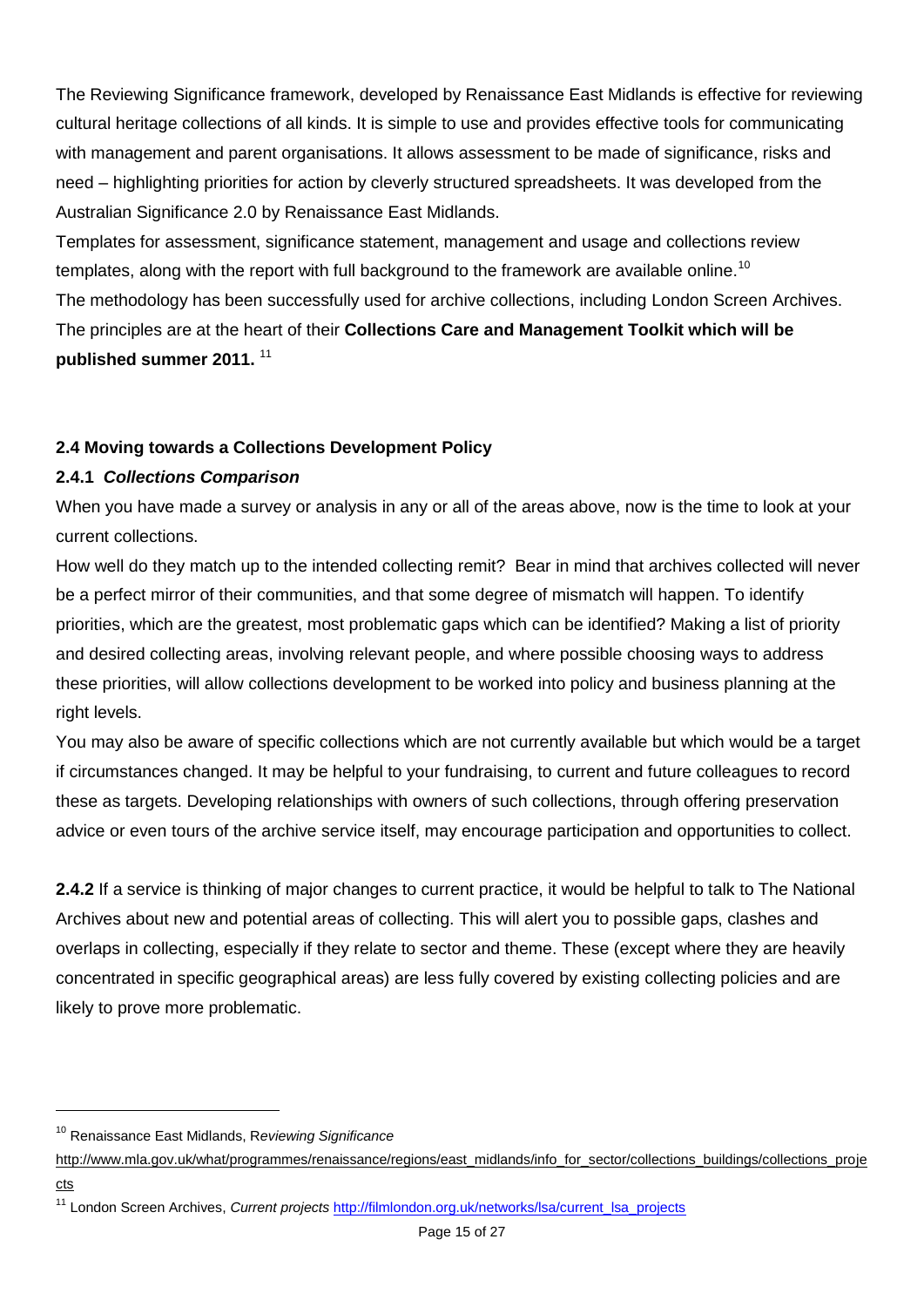**2.4.3** You may wish to participate in The National Archives-led framework of collection strategies discussions if you are looking beyond geographical collecting areas, to ensure that thematic and sector topics are fully covered at a national level and to be aware of developments in other services.<sup>12</sup>

**2.4.4** There is also considerable scope for cross-domain work in capturing a rounded picture: museums may be seeking to document the visual and physical aspects, or specialist libraries the secondary and supporting resources. Co-ordinated effort is positive and can only strengthen archives' own work in these areas.

# **Section 3: Plans and activities**

# *3.1 Options for Action*

Collecting services' situations are likely to vary significantly, so the following provides a set of potential options. Working through the set of questions will help you to consider approaches to any major collecting gaps and issues which affect your collecting.

# *3.1.1 Short term*

Identify quick wins from the list of priorities. Are there areas which could be comparatively readily surveyed – for example through postal questionnaires? Small businesses or organisations for example might welcome an interest in their records and not require prolonged follow-up. Equally, looking to sectors which are undergoing general premises moves, closure or downsizing may well identify groups of records which are at risk of unmanaged disposal, where an approach might be very welcome. Building connections with archive creators and custodians is an important part of the process; though will develop over time and may not necessarily lead to deposit straight away.

# *3.1.2 Medium term*

-

Identify medium-term strategic options for collecting. Examples might be improved documentation of an industry or a locality where there are known to be records which have survived. A useful starting point is to identify any regular archives users or contacts who could champion such a move. Getting a foothold in a community is often the key to such work and can allow relationships to be built, perhaps through activities like targeted open days or tours. It is vital to resource this effectively, both in terms of community relations and in documentation and access for any newly collected materials. This might tie in with related work on access and outreach.

<sup>&</sup>lt;sup>12</sup> The National Archives, Collection Strategies<http://www.nationalarchives.gov.uk/archives/collection-strategies.htm>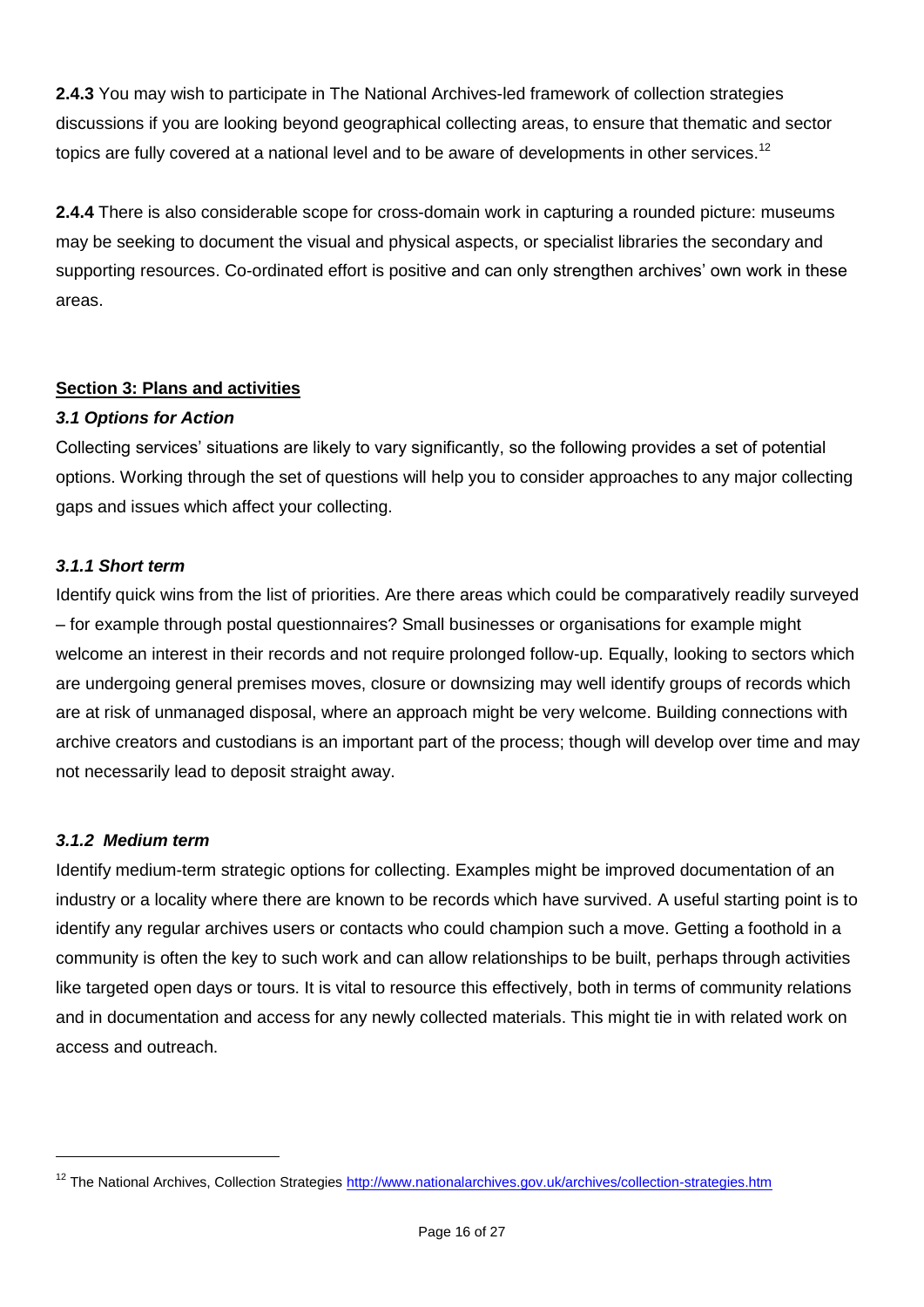# *3.1.3 Long term sustained work*

Where potential or existing depositors are identifiable but records are vulnerable (either because of organisational change or technological change), offering support in managing records and digital preservation will ensure the survival of as complete an archive as possible. The Wellcome Library's Digital Curation Toolbox is a useful example of information aimed at helping depositors to share the preservation process.<sup>13</sup>

Not all of these activities will be appropriate for all situations. Managing relationships with potential depositors has to be a critical part of this work. To descend on a community looking to "take away its records" can lead to a long-term breakdown of relationships, where a partnership approach to documenting local life might have proved successful. Instead community-based projects with a clear remit to improve the representation in collections can be successful. A strong example is the Bristol Black Archives Partnerships which combines community work with a mission to encourage donations of material to archives and museums, preserving the memory of the black community in Bristol.<sup>14</sup> Initiatives to support community groups in caring for their own records and archives in the short and medium term are also highly valuable. West Yorkshire Archives Service is developing the Community Archive Accreditation Scheme and a training programme to share best practice and increase community participation with both the archive service and local heritage and history.<sup>15</sup>

 $\overline{a}$ 

<sup>13</sup> Wellcome Library: *Digital Curation toolbox*. FAQs at<http://library.wellcome.ac.uk/node289.html> See also the Bodleian and John Rylands Libraries' joint *Paradigm* project on curation of digital personal papers:<http://www.paradigm.ac.uk/> and its successor, *futureArch* <http://www.ouls.ox.ac.uk/beam/projects/futurearch>

<sup>&</sup>lt;sup>14</sup> Bristol Black Archives Partnership [http://www.bristol.gov.uk/ccm/content/Leisure-Culture/records-and-archives/bristol-black](http://www.bristol.gov.uk/ccm/content/Leisure-Culture/records-and-archives/bristol-black-archives-partnership.en)[archives-partnership.en](http://www.bristol.gov.uk/ccm/content/Leisure-Culture/records-and-archives/bristol-black-archives-partnership.en)

<sup>15</sup> West Yorkshire Archive Service *Community Archive Accreditation Scheme* draft

[http://www.nowthen.org/assets/files/mp3/CAA%20Scheme%20\(2\).pdf](http://www.nowthen.org/assets/files/mp3/CAA%20Scheme%20(2).pdf)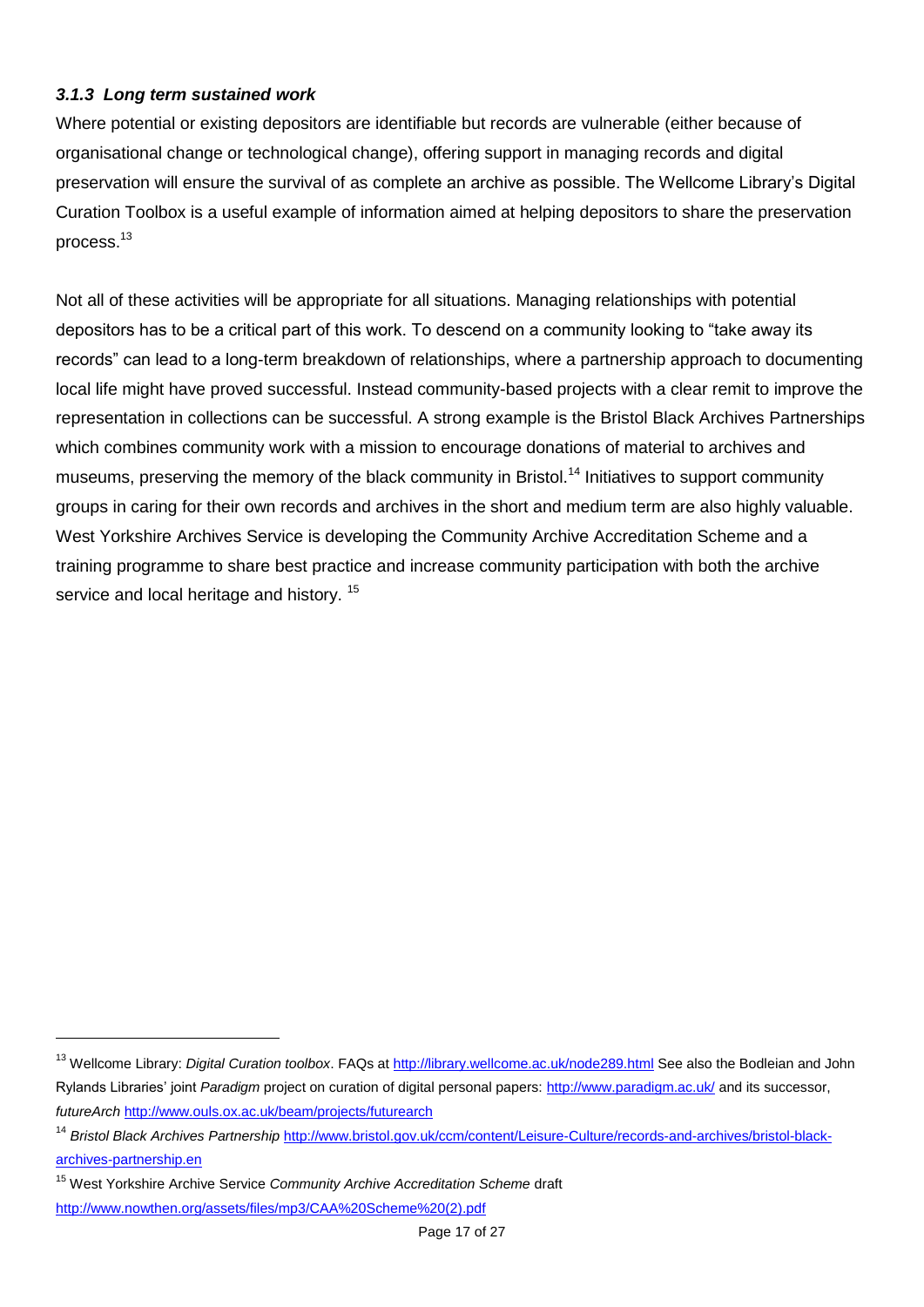# **3.2.4** *Resourcing Collections Development (a): funding for projects*

Identify areas which can only be tackled through a major piece of work. This would identify communities which are perhaps marginalised or more challenging to engage with, or where records may not survive or have existed in any quantity. This type of work may need to be project-based, but ongoing relationships need to be considered and sustained if this is to become a long-term strategy.

# **3.2.5** *Resourcing Collections Development (b): funding for purchases*

Make the argument for funding, not only for project work as outlined above but also of potential purchases. Relatively few archive services now have a defined purchase budget, which reduces their flexibility in cases where material becomes available at short notice. Really sizeable purchases can often be funded with the assistance of grant awarding bodies, but important material under £500 is seen regularly on the market and falls outside most funders' remits.

# **3.2 Creation of records**

**3.2.1** This is a much-debated and controversial means of developing collections – apparently going beyond the neutrality of the archivist's role towards becoming document creators. If you have identified significant activities or functions of collecting interest for which there are likely to be few or no records, it may be the only effective way forward. It is compatible with successful activities already undertaken by many services, such as oral history projects, to understand and document aspects of life which are not well captured in organisational and business records and where personal records may not exist.

Where records survive giving only one side of a contested history, an approach such as *Revisiting Archive Collections* allows you to capture differing views in a structured way alongside conventional records and finding aids.<sup>16</sup>

These activities not only enrich collections but form the basis for attracting new audiences and working with harder to reach, sometimes vulnerable or disappearing, communities.

<sup>16</sup> Collections Trust *Revisiting Archive Collections* <http://www.collectionslink.org.uk/index.cfm?ct=assets.assetDisplay/title/Revisiting%20Archive%20Collections%20Toolkit/assetId/298>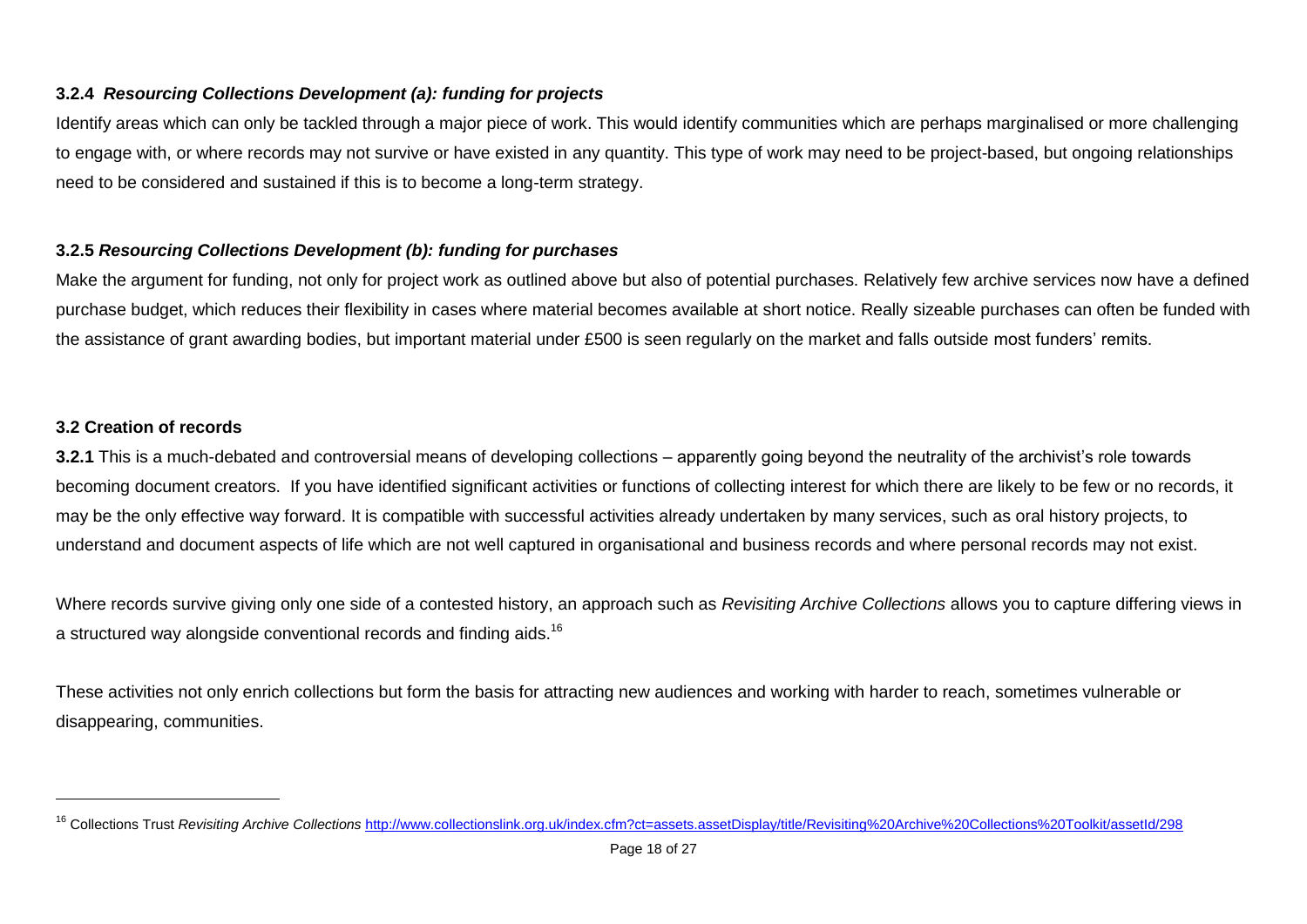# **3.3 Plans and activities**

This section will help you to develop your plans and activities that will support development of your collections.

|    | 3.3.1 Questions: Plans and activities                           |                                                                                                                                                                                                                                                                                                                                                                                                |                                                                                                                                                                                                                                                                                                                                                                                        |                                                                                                                                                                                                                                                                                                                                                                                 |
|----|-----------------------------------------------------------------|------------------------------------------------------------------------------------------------------------------------------------------------------------------------------------------------------------------------------------------------------------------------------------------------------------------------------------------------------------------------------------------------|----------------------------------------------------------------------------------------------------------------------------------------------------------------------------------------------------------------------------------------------------------------------------------------------------------------------------------------------------------------------------------------|---------------------------------------------------------------------------------------------------------------------------------------------------------------------------------------------------------------------------------------------------------------------------------------------------------------------------------------------------------------------------------|
|    | Questions                                                       | Supporting questions                                                                                                                                                                                                                                                                                                                                                                           | <b>Notes</b>                                                                                                                                                                                                                                                                                                                                                                           | Where to get more help                                                                                                                                                                                                                                                                                                                                                          |
| 10 | Are there financial limitations<br>which affect the collection? | 10.a What needs to be done about<br>these financial limitations?<br>10.b What can be done to make<br>the most effective of the resources<br>you currently have?<br>10.c Can you approach your<br>community or organisation for<br>funds?<br>10.d Can you to apply for external<br>funding?                                                                                                     | Almost all archives are limited by<br>finances. Lack of money can have<br>a serious impact on how they are<br>cared for and used.<br>Financial limitations can affect:<br>Physical control<br>Storage conditions<br>Security<br>Access to the collections<br>Intellectual control<br>People costs<br>$\bullet$<br>Cataloguing<br>Management and<br>monitoring<br>Related documentation | Information on funding<br>opportunities is available on The<br>National Archives website:<br>http://www.nationalarchives.gov.uk<br>/information-management/our-<br>services/grant-aid.htm<br>For advice on external funding,<br>please contact:<br>asd@nationalarchives.gsi.gov.uk                                                                                              |
| 11 | Are there technical limitations<br>which affect the collection? | 11.a Do technical limitations affect<br>the material you select for the<br>collection? (For example, not<br>collecting records that are in a<br>format that you cannot look after?)<br>11.b What needs to be done about<br>these technical limitations?<br>11.c Do any of these limitations<br>place the collections at immediate<br>risk?<br>11.d Does urgent action need to<br>be taken now? | <b>Technical limitations might</b><br>include:<br>Understanding the<br>$\bullet$<br>collection<br>Understanding storage and<br>handling requirements<br>Understanding<br>requirements of:<br>Photographs<br>Moving image (film and<br>video)<br>Sound (tape or disc)<br>Digital records (on<br>removable media such as<br>CD and DVD or on                                             | For guidance on preservation of<br>digital records, please see:<br>http://www.nationalarchives.gov.uk<br>/information-<br>management/projects-and-<br>work/digital-preservation-fags.htm<br>For guidance of photographs,<br>please see:<br>http://www.nationalarchives.gov.uk<br>/documents/archivesconservation<br>photo.pdf<br>For guidance on Film and Sound,<br>please see: |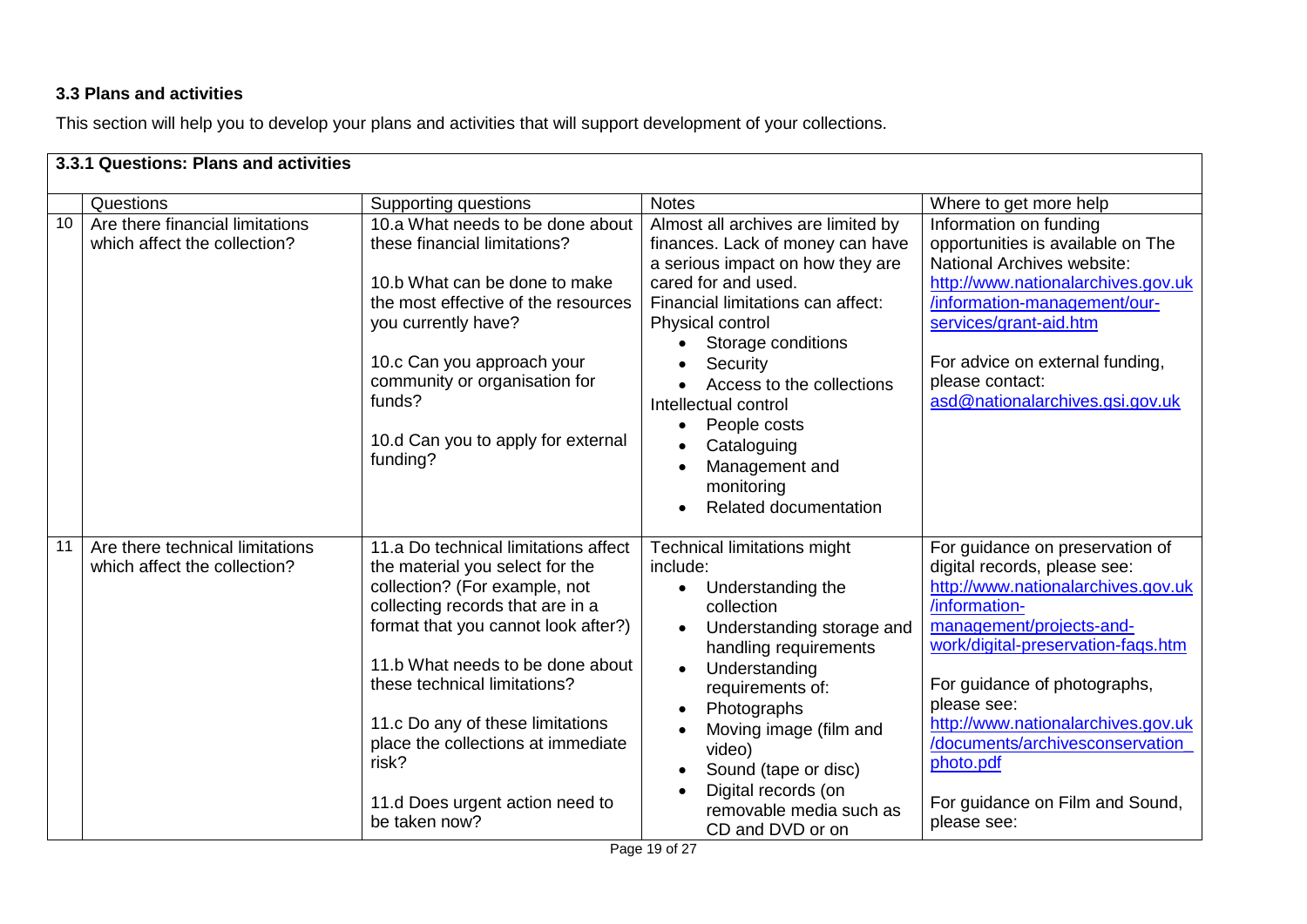|    |                                      | 11.e Do you need specialist<br>advice?                                                           | computers)                                                                                                                                                                           | <b>Archives and Records</b><br>Association:<br>http://www.archives.org.uk/resourc<br>es/E&BPWG %20F&S%20Guida<br>nce.pdf<br>British Library guidance on film<br>preservation:<br>http://www.bl.uk/about/policies/end<br>angeredarch/pdf/08guidelines_film |
|----|--------------------------------------|--------------------------------------------------------------------------------------------------|--------------------------------------------------------------------------------------------------------------------------------------------------------------------------------------|-----------------------------------------------------------------------------------------------------------------------------------------------------------------------------------------------------------------------------------------------------------|
| 12 | Does the collection include          | 12.a What are the restrictions?                                                                  | Not all archives are suitable for                                                                                                                                                    | <u>.pdf</u><br>If in doubt, it is better not to make the                                                                                                                                                                                                  |
|    | restricted or confidential material? | 12.b What is confidential?<br>12.c What needs to be done about<br>the restricted or confidential | immediate access. If they contain<br>personal information about living<br>people or information that is<br>confidential for some other reason,<br>you may need to restrict access to | restricted or confidential material<br>available until you have had a chance<br>to consider it further and consult<br>others.<br>If you are a public sector organisation,                                                                                 |
|    |                                      | material?<br>12.d Do you need to contact the<br>people or organisations involved?                | them.<br>Guidance is available online on<br>handling personal information<br>covered by the Data Protection Act;                                                                     | you may find that the archives are<br>covered by the Freedom of<br>Information Act or the Environmental<br>Information Regulations, both of                                                                                                               |
|    |                                      | 12.e Can you release part of the<br>information?                                                 | see the code of practice at<br>nationalarchives.gov.uk/documents/in<br>formation-management/dp-code-of-<br>practice.pdf                                                              | which provide a right of access for<br>members of the public. If so, you can<br>refuse access only if one of the<br>exemptions in the Act and the                                                                                                         |
|    |                                      | 12.f Do need further information<br>or guidance?                                                 | Information covered by the Freedom<br>of Information Act:<br>http://www.nationalarchives.gov.uk/inf                                                                                  | Regulations apply. Guidance on these<br>exemptions is available online on the<br>Information Commissioner's website:                                                                                                                                      |
|    |                                      |                                                                                                  | ormation-<br>management/legislation/section-<br>46.htm<br>Environmental information covered by<br>the Environmental Information                                                      | www.ico.gov.uk. If you need advice<br>on how any of this legislation applies<br>to your archives, please contact<br>asd@nationalarchives.gsi.gov.uk for<br>further guidance.                                                                              |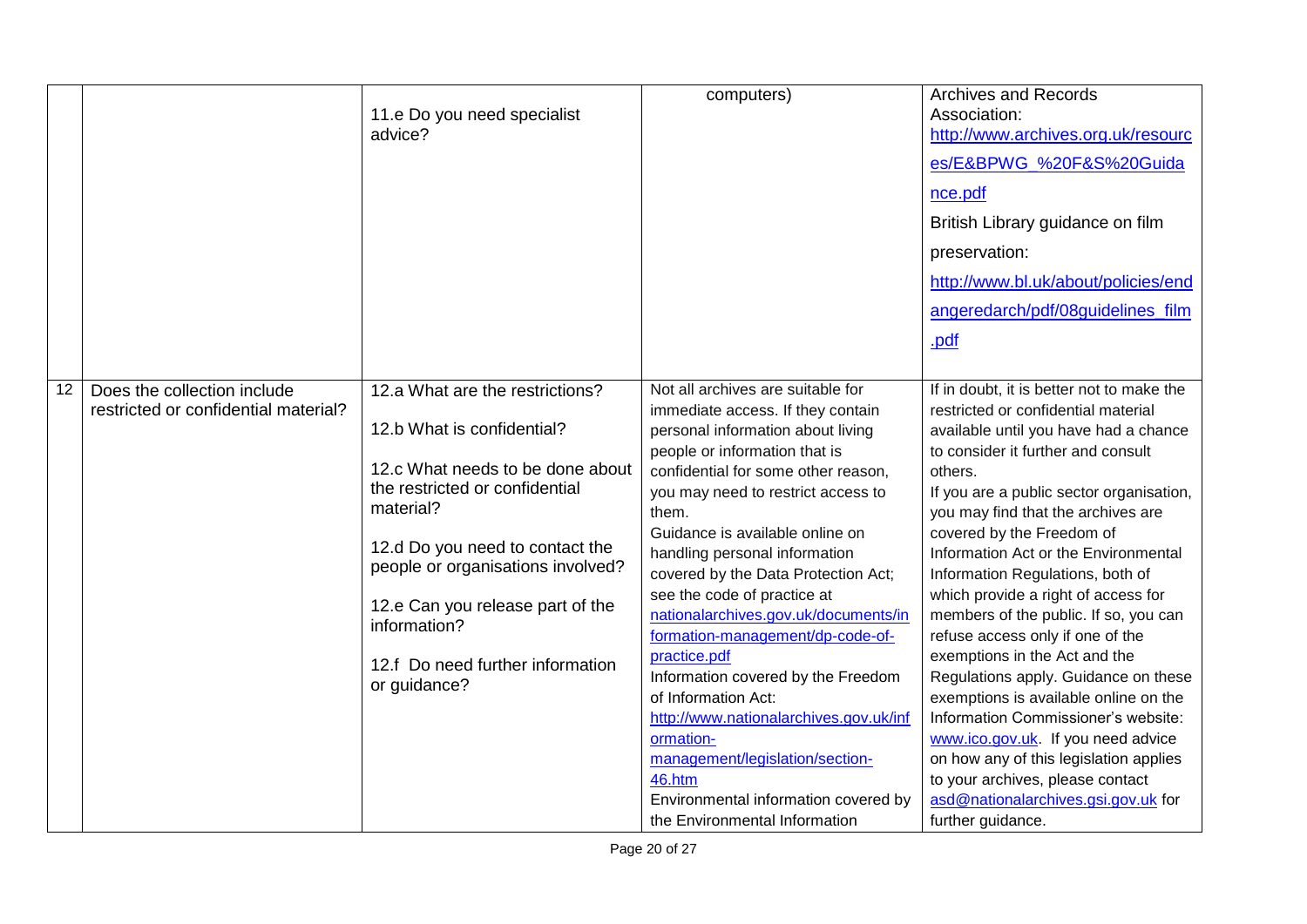|    |                                                                                                                |                                                                                                                      | Regulations: http://www.nationalarchiv<br>es.gov.uk/information-<br>management/legislation/environmenta<br>I-information-regulations.htm<br>If in doubt, it is better not to make the<br>restricted or confidential material<br>available until you have more<br>information on these aspects.                                                                                                                                                                                                                                                                                                                                                                                                                                                  |                                                                                                                                                                                                                                                                                                                                                                                                                                      |
|----|----------------------------------------------------------------------------------------------------------------|----------------------------------------------------------------------------------------------------------------------|-------------------------------------------------------------------------------------------------------------------------------------------------------------------------------------------------------------------------------------------------------------------------------------------------------------------------------------------------------------------------------------------------------------------------------------------------------------------------------------------------------------------------------------------------------------------------------------------------------------------------------------------------------------------------------------------------------------------------------------------------|--------------------------------------------------------------------------------------------------------------------------------------------------------------------------------------------------------------------------------------------------------------------------------------------------------------------------------------------------------------------------------------------------------------------------------------|
| 13 | For records being created now, do<br>you need support with records<br>management or collections<br>management? | 13.a What support is needed for<br>records management?<br>13.b What support is needed for<br>collections management? | Records management is the<br>control of creation, use, storage,<br>retrieval, selection and destruction<br>of records through time. Records<br>are evidence of activities and<br>transaction, providing information<br>about what happened, what was<br>decided, and how to do things. All<br>organisations need to keep some<br>records.<br>Collections management uses<br>technical and professional skills to<br>manage heritage collections to<br>deliver best value to owners and<br>the public. It is a combined<br>approach for collections and can<br>include archives, objects, and<br>library material. Collections<br>management works across<br>museums, archives, libraries and<br>all kinds of cultural heritage<br>organisation. | Sources of further guidance are<br>available.<br>The National Archives, Guide 1:<br>What is records management?<br>(2010)<br>http://www.nationalarchives.gov.uk<br>/documents/rm-code-guide1.pdf<br><b>Collections Trust, Collections</b><br>Management web pages<br>http://www.collectionstrust.org.uk/i<br>ndex.cfm/collection-<br>management/what-is-it/<br>For specific help, please contact:<br>asd@nationalarchives.gsi.gov.uk |
| 14 | Where will the collection be kept<br>permanently?                                                              | 14.a Will your organisation keep<br>it?<br><b>OR</b>                                                                 | If you plan to deposit elsewhere,<br>get in touch with the organisation<br>to discuss.                                                                                                                                                                                                                                                                                                                                                                                                                                                                                                                                                                                                                                                          | If you need support with identifying<br>a potential home for your<br>collections, please contact                                                                                                                                                                                                                                                                                                                                     |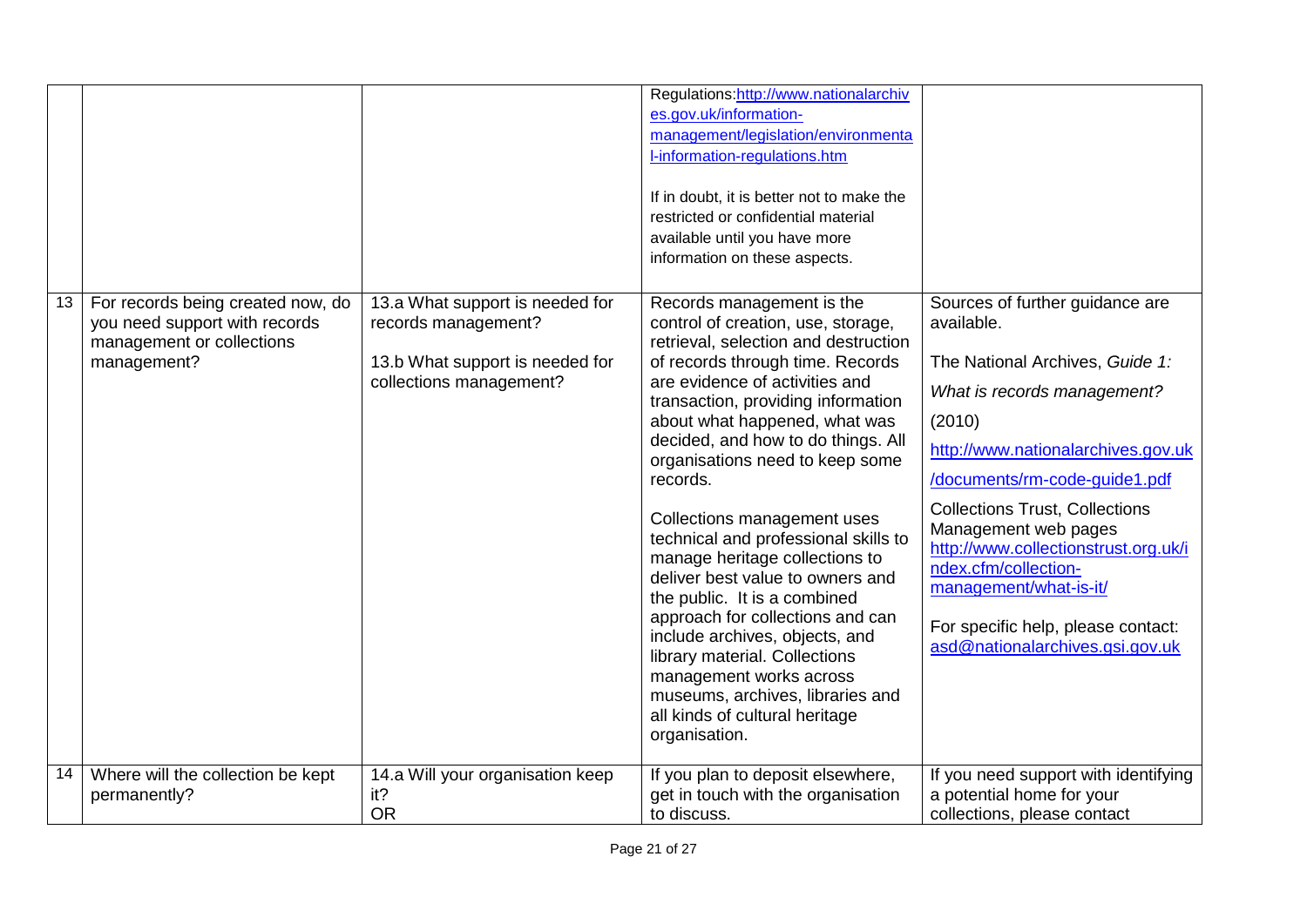|    |                                                          | 14.b Do you plan to transfer it<br>elsewhere?<br>14.c If your organisation will keep<br>it, how will you plan for this?                                                                                                                                                            | If your collection will be transferred<br>elsewhere, you will need to decide<br>if ownership would be transferred,<br>or whether this would be a loan.                                   | asd@nationalarchives.gsi.gov.uk<br>for further guidance.                                                                                                                                                                                                                                                                                                                                                                                                                                                                                                                                                             |
|----|----------------------------------------------------------|------------------------------------------------------------------------------------------------------------------------------------------------------------------------------------------------------------------------------------------------------------------------------------|------------------------------------------------------------------------------------------------------------------------------------------------------------------------------------------|----------------------------------------------------------------------------------------------------------------------------------------------------------------------------------------------------------------------------------------------------------------------------------------------------------------------------------------------------------------------------------------------------------------------------------------------------------------------------------------------------------------------------------------------------------------------------------------------------------------------|
| 15 | How will users and researchers<br>access the collection? | 15.a Are there premises where the<br>collections will be made available?<br>15.b Will there be sufficient<br>supervision at these premises to<br>keep the collection safe?<br>15.c Are there plans to develop<br>this in the future?<br>15.d Are there plans for online<br>access? | You will need a clean, tidy area to<br>provide access to the collections.<br>You will need to advise users on<br>careful handling and to supervise<br>them whilst they use the archives. | Examples of 'reading room rules'<br>can be found online which may<br>help you. The National Archives<br>welcome leaflet has a simple list of<br>what can and cannot be taken into<br>access areas:<br>http://www.nationalarchives.gov.uk<br>/documents/tna-welcome-<br>leaflet.pdf<br>If you are thinking of online<br>access, 'Deciding to digitise' is<br>available on the Collections Link<br>website. It has ideas on what to<br>think about before going ahead<br>with digitisation.<br>http://www.collectionslink.org.uk/in<br>dex.cfm?ct=assets.assetDisplay/tit<br>le/Deciding%20to%20Digitise/ass<br>etId/1 |
| 16 | What needs to happen?                                    | 16.a Are there any other issues<br>affecting the collection?<br>16.b What else can be done to<br>meet the challenges?                                                                                                                                                              | Include any further details of:<br>what needs to be done<br>now<br>what needs to be done in<br>the longer term<br>people and organisations                                               | Refer back to Options for Action,<br>short medium and long term.                                                                                                                                                                                                                                                                                                                                                                                                                                                                                                                                                     |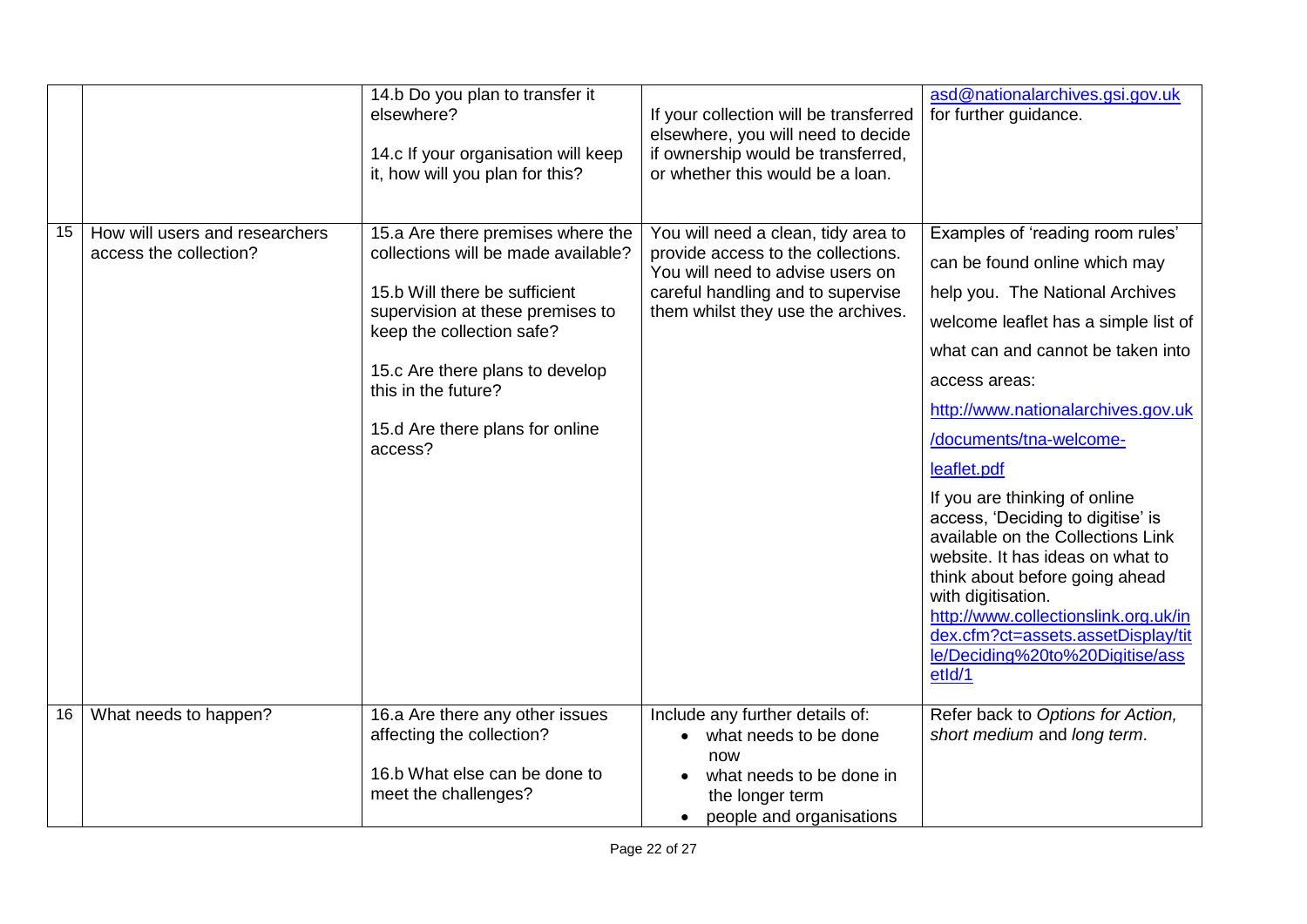|    |                                                          |                                                   | to contact.                                                                                                                   |                                                                                                                                                                                                                                                              |
|----|----------------------------------------------------------|---------------------------------------------------|-------------------------------------------------------------------------------------------------------------------------------|--------------------------------------------------------------------------------------------------------------------------------------------------------------------------------------------------------------------------------------------------------------|
| 17 | Overall, what are the risks of<br>not having a strategy? | 17.a What might happen if<br>action is not taken? | These risks might include:<br><b>Business needs</b><br>Legal requirements /<br>compliance<br>Loss of information assets       | See the Collection Strategy<br>section on The National Archives'<br>website:<br>http://www.nationalarchives.gov.uk                                                                                                                                           |
|    |                                                          |                                                   | Loss of corporate memory<br>Loss of collective memory<br>Lack of access<br>Archives which only tell<br>one side of the story. | /archives/collection-strategies.htm<br>This may help you in deciding<br>what will be at risk or missing if no<br>action is taken.<br>If you're archive is at immediate<br>risk, you can contact:<br>asd@nationalarchives.gsi.gov.uk<br>for further guidance. |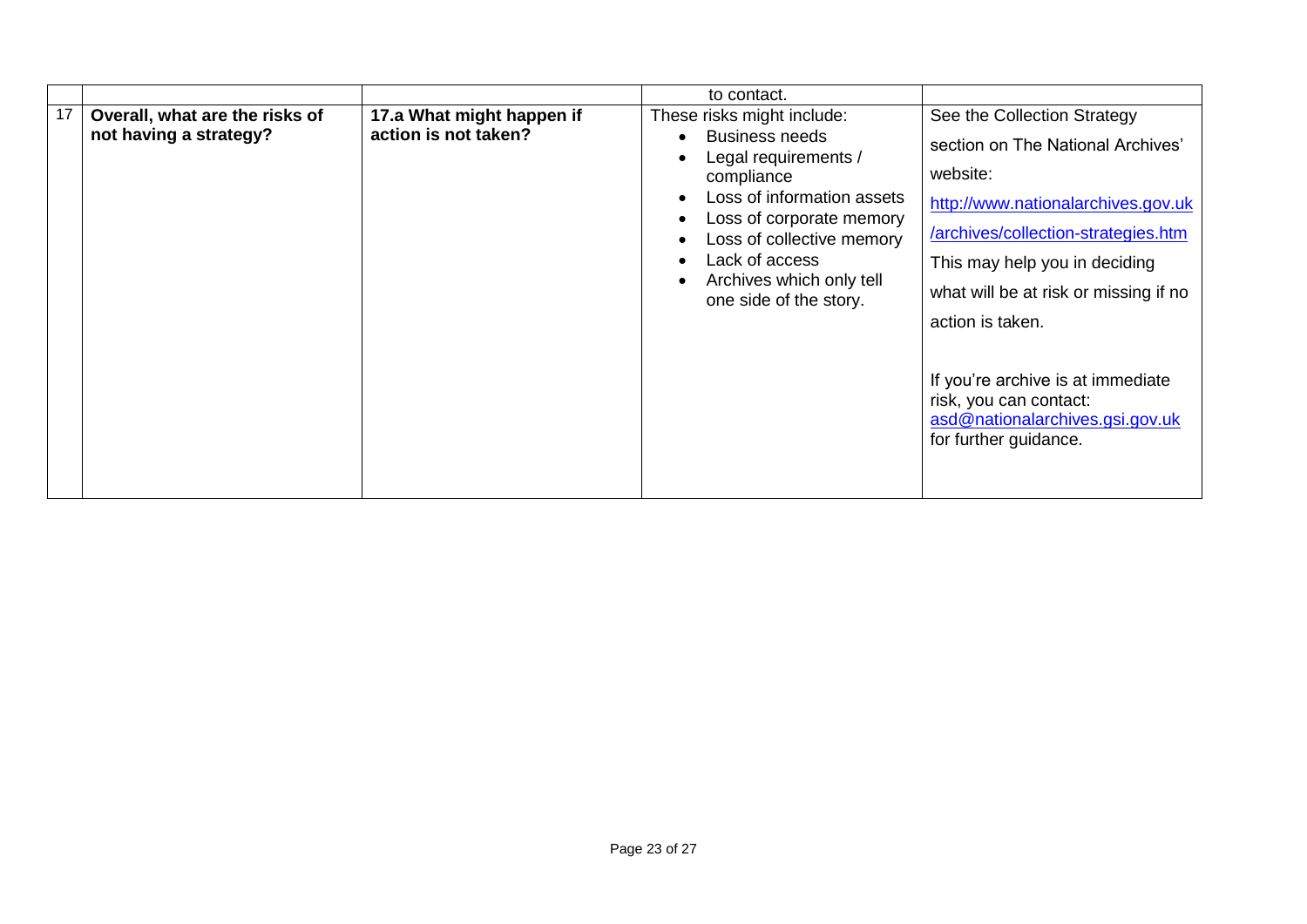# **3.4 Developing your Policy and Strategy for action**

The table below sets out details of how to develop a detailed statement of the current situation, interested parties and appropriate courses of action. This can form the basis of your Collections Development Policy and your strategy for implementing the policy.

|                                                                                                | 3.4.1 Stating the case                                |  |  |
|------------------------------------------------------------------------------------------------|-------------------------------------------------------|--|--|
| This table includes a list of possible sections for your Collections Development Policy and    |                                                       |  |  |
| action plan. The examples at section 5 will also be useful to look at when writing your policy |                                                       |  |  |
| and action plan.                                                                               |                                                       |  |  |
| What sections might be included                                                                | What the sections might cover                         |  |  |
| <b>Introduction</b>                                                                            | Why your existing or developing collections are       |  |  |
|                                                                                                | significant and what archival, cultural or historical |  |  |
|                                                                                                | value they have; why they will benefit from           |  |  |
|                                                                                                | development                                           |  |  |
| Aims; objectives; principles; contribution to aims or<br><b>Purpose</b>                        |                                                       |  |  |
|                                                                                                | mission statement of organisation                     |  |  |
| <b>Current collecting</b><br>Categories of collecting; scope and strength of                   |                                                       |  |  |
|                                                                                                | collections; focus of collections; types of material  |  |  |
| <b>Collections context</b><br>History of collection; audiences; wider context                  |                                                       |  |  |
| <b>Methods of collecting</b>                                                                   | Sources of collections; how collecting happens; how   |  |  |
|                                                                                                | selection happens; donations; purchase                |  |  |
| <b>Priorities for collecting</b>                                                               | Reviewing current collecting; mapping collections,    |  |  |
|                                                                                                | weaknesses in collections, under-represented          |  |  |
|                                                                                                | groups, archives and records at risk                  |  |  |
| <b>Development</b>                                                                             | Future collection; how development will happen;       |  |  |
|                                                                                                | selection; disposition                                |  |  |
| <b>Access</b>                                                                                  | Onsite access; online access; inclusion; existing     |  |  |
|                                                                                                | audiences; new audiences                              |  |  |
| <b>Sustainability</b>                                                                          | Ownership of the collection; safekeeping now and in   |  |  |
|                                                                                                | the future; partnership and collaboration; managing;  |  |  |
|                                                                                                | using and sharing best practice; action plan; review  |  |  |
|                                                                                                | period                                                |  |  |

# **3.5 Next steps in the process**

The table below sets out possible next steps in the process.

| 3.5.1 Making it happen                       |                                               |
|----------------------------------------------|-----------------------------------------------|
| <b>Consult creators, users and potential</b> | To develop your strategy, you should discuss  |
| users                                        | with as many people as possible who have a    |
|                                              | role in creating and using these collections. |
|                                              | You should also discuss with any existing     |
|                                              | archives or cultural heritage organisations   |
|                                              |                                               |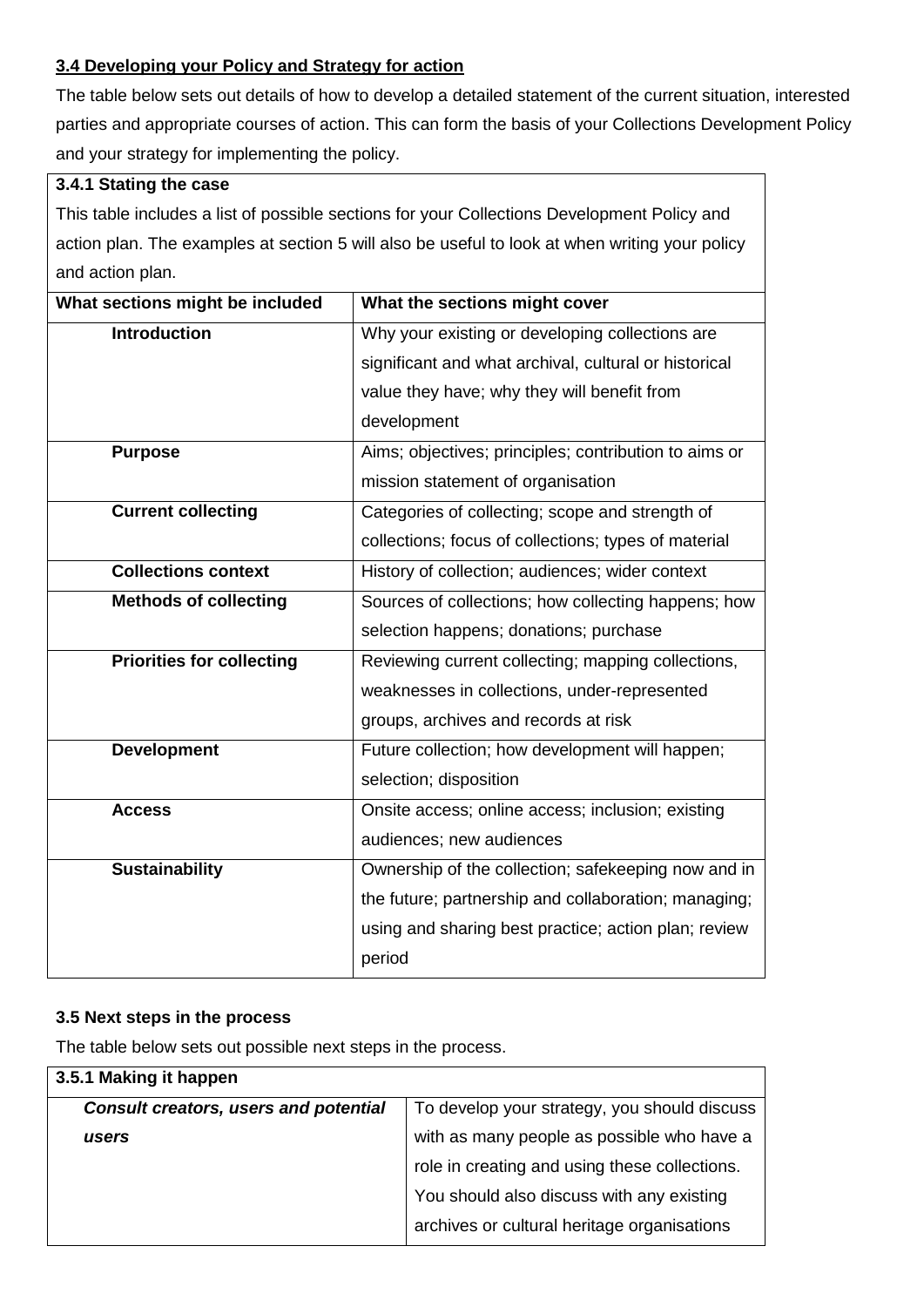|                           | that already collect this type of material.   |
|---------------------------|-----------------------------------------------|
|                           | This will give you as wide a view as possible |
|                           | in shaping your proposal.                     |
| <b>Review</b>             | Assemble all the information that you have    |
|                           | already gathered in shaping your strategy.    |
|                           | Review it to check for anything that might be |
|                           | missing.                                      |
| <b>Share</b>              | Once all of the available information has     |
|                           | been assembled and reviewed, contact          |
|                           | Archives Sector Development at The            |
|                           | <b>National Archives.</b>                     |
|                           | asd@nationalarchives.gsi.gov.uk               |
|                           | We can review the information provided and    |
|                           | provide advice on next steps.                 |
| <b>Consider advice</b>    | Following the advice, take the appropriate    |
|                           | next steps as necessary contacting the        |
|                           | relevant organisations where needed. It will  |
|                           | also be useful to revisit the information you |
|                           | have already assembled and make any           |
|                           | updates or additions that are necessary.      |
| <b>Implement strategy</b> | This stage involves the practical steps to    |
|                           | make the strategy happen. When the            |
|                           | strategy has been drafted, it can be          |
|                           | implemented by addressing the needs,          |
|                           | issues and risks set out in your detailed     |
|                           | strategy documentation.                       |
|                           | If appropriate, you may provide regular       |
|                           | updates on progress and any issues as they    |
|                           | arise. Archives Sector Development            |
|                           | asd@nationalarchives.gsi.gov.uk can           |
|                           | provide advice and useful contacts for        |
|                           | collaboration and possible sources of funding |
|                           | as required.                                  |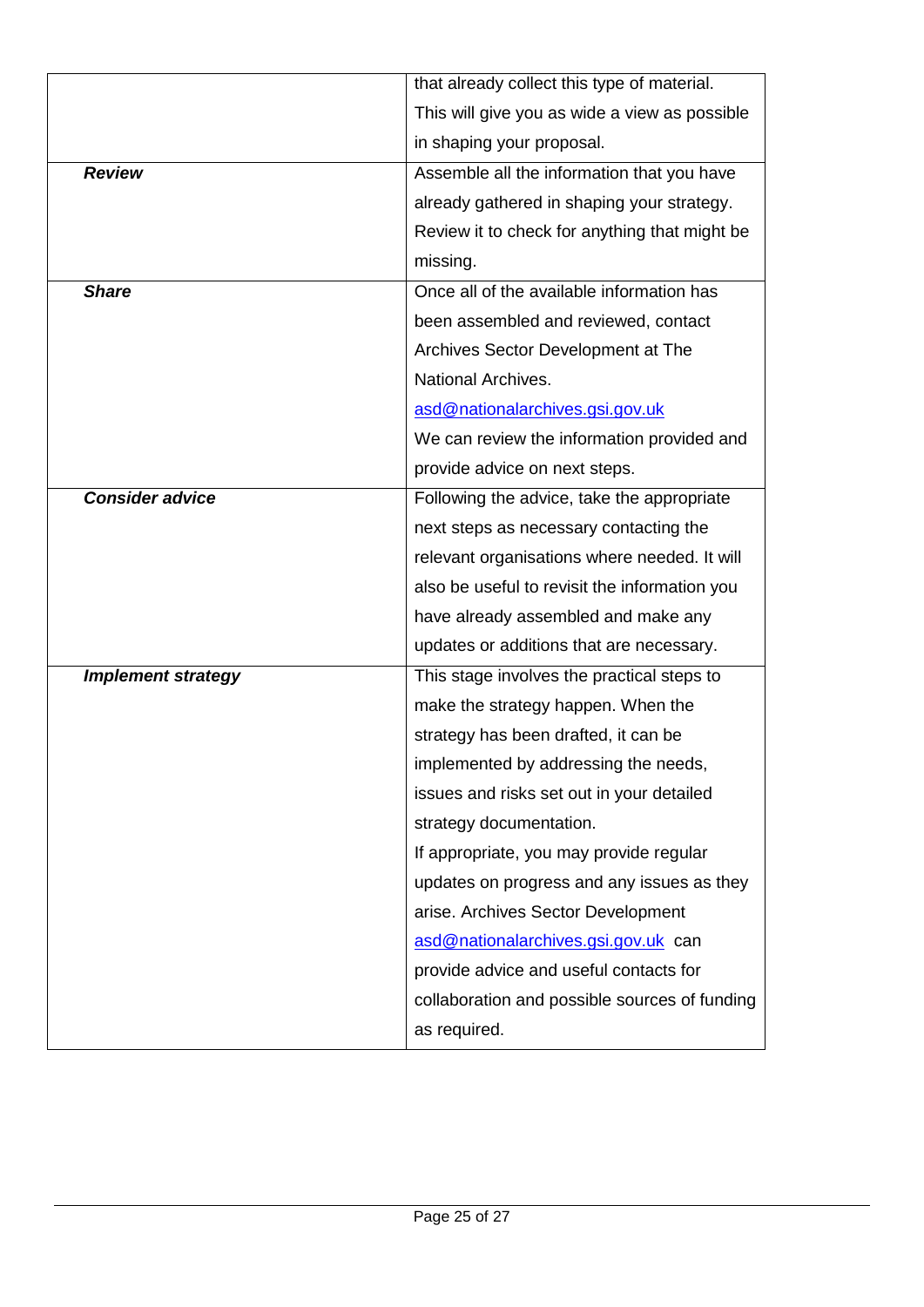# **4. Frequently asked questions (FAQs)**

Collections development needs resource to be effective. Inevitably, this poses challenges for services, and partly explains the slow adoption of collection development principles by the archive sector. For effective and relevant collections development, these objections can and must be overcome.

# **4.1 I haven't got time for this!**

Some repositories accession quantities of marginal material – can you cut down on unnecessary acquisitions?

Can you secure dedicated project funding? This type of work can be very significant in improving your service. Grant awarders like the Heritage Lottery Fund are very interested in supporting certain types of community work.

# **4.2 I haven't got space for this!**

Reappraisal and de-accessioning are potentially a valid part of collections development – sharpening existing collections which have been allowed to accrue without sufficient reference to collecting aims. Decisions to reappraise collections must be made in full recognition of archives' mission to preserve unique, irreplaceable material. De-accessioning is a major and often controversial move, not to be taken lightly.

# **4.3 Isn't this peripheral to core work?**

If an archive service is not fully representing its community or its identified goals, it is more vulnerable to challenges to service provision, budget reductions and loss of connection with users and depositors. The growth of the community archives movement provides a strong indication that potential archive users do not feel existing services fulfil all that they look for. Collections development policies can be a useful means of building stronger links with stakeholders.

In a future where digital records will become the norm, liaison with potential depositors will need to happen at a much earlier stage, and to be more intensive. A Collections Development Policy should be the first step towards identifying those you will need to work with to ensure your service remains vibrant and representative.

# **5. Collections Development Policies and Strategies**

- **5.1** The following are examples of existing policies and strategies which cover areas highlighted in this guidance.
	- Bexley Local Studies and Archive Centre, *Collection Development Plan, 2008-2012 <http://www.bexley.gov.uk/index.aspx?articleid=10655>*
	- British Library, *Sound Archive Collection Development Policy*  <http://www.bl.uk/reshelp/bldept/soundarch/soundcdp/development.html>